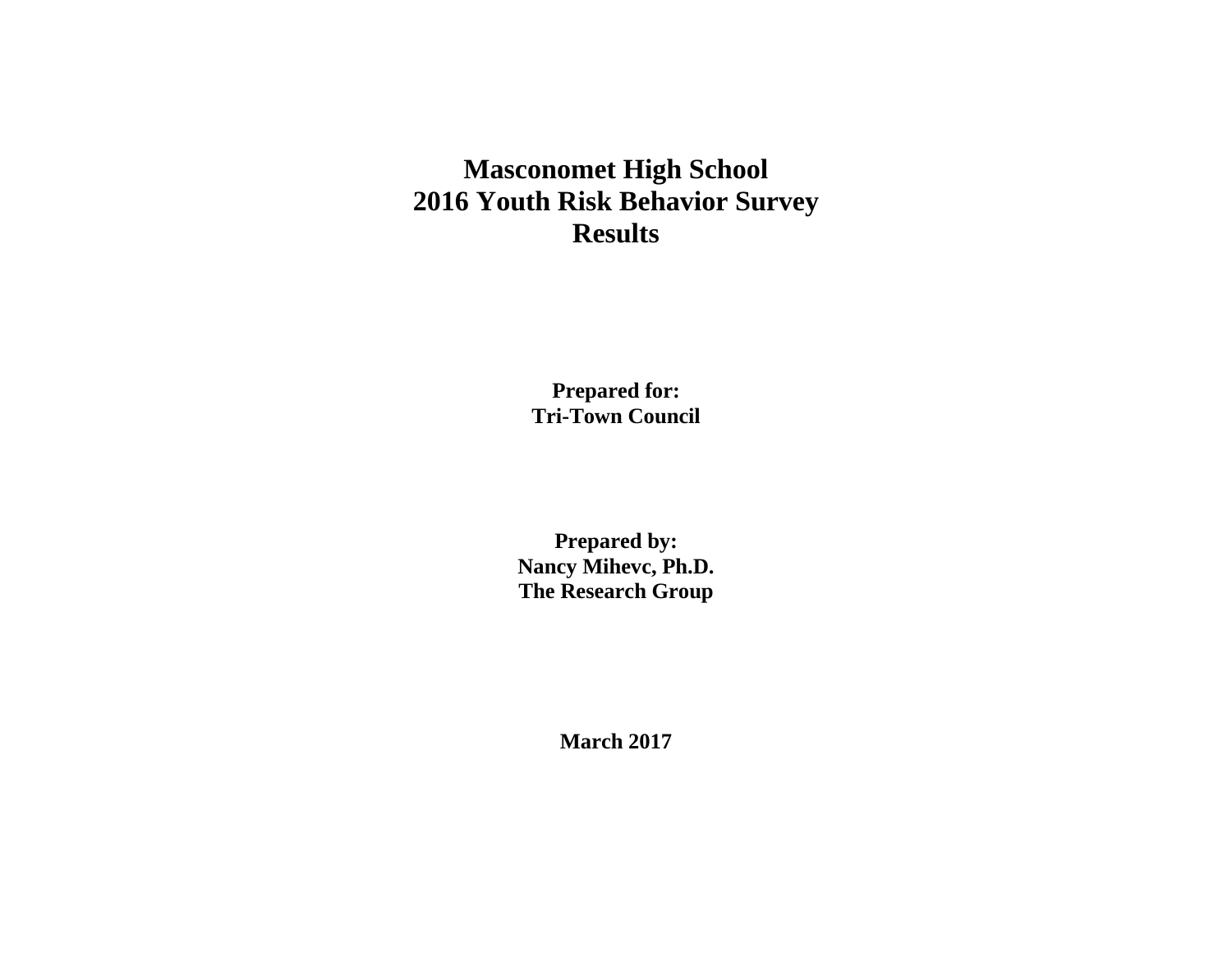# **Table of Contents**

| <b>Substance Use</b> |
|----------------------|
|                      |
|                      |
|                      |
|                      |
|                      |
|                      |
|                      |
|                      |
|                      |
|                      |
|                      |
|                      |
|                      |
|                      |

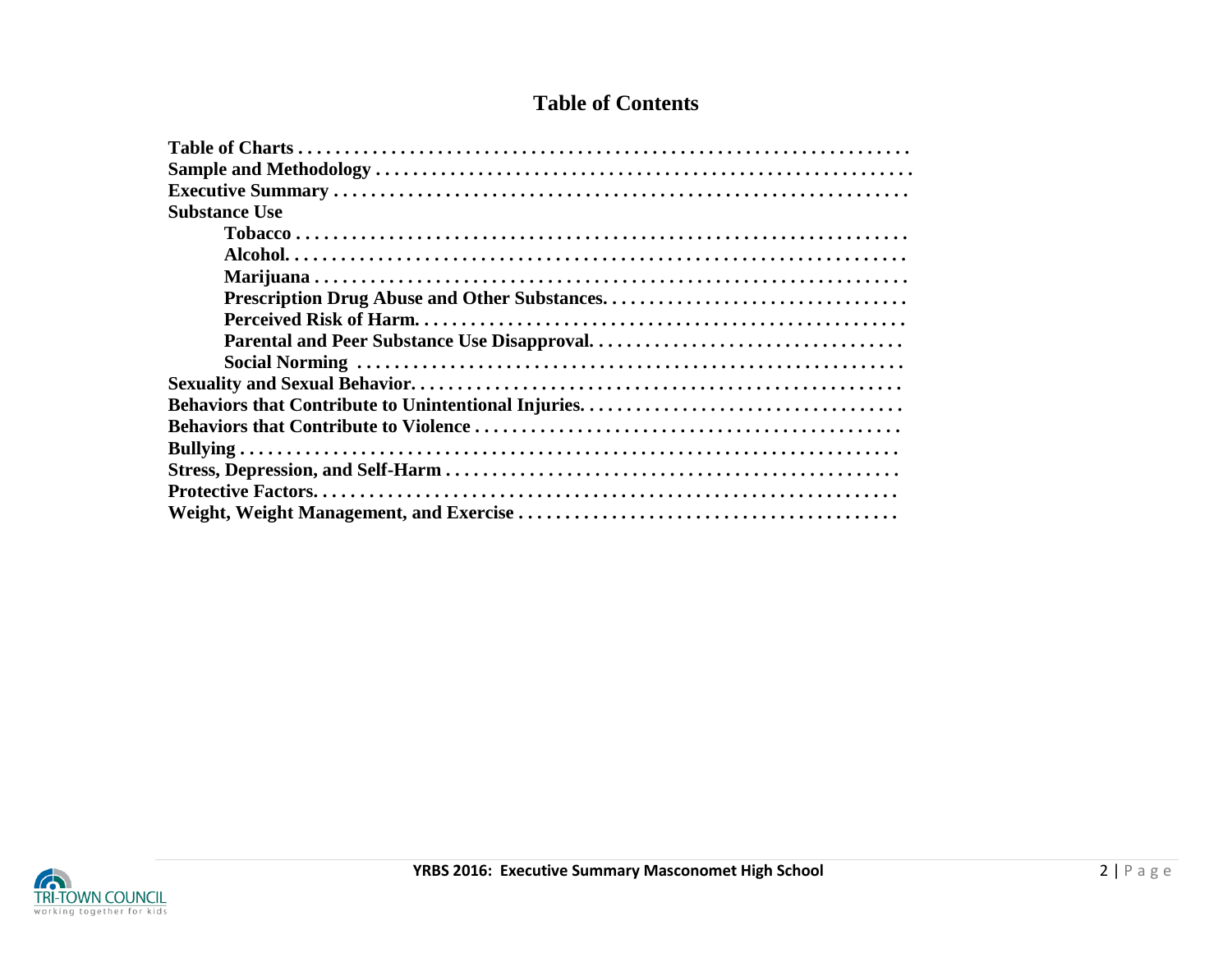# **Table of Charts**

| Chart 1: MASCO High School Lifetime Substance Use 2016 Compared to MASCO,           |  |
|-------------------------------------------------------------------------------------|--|
| Chart 2: MASCO High School Current (Past 30 days) Substance Use 2016 Compared to    |  |
|                                                                                     |  |
|                                                                                     |  |
| <b>Chart 5: Substance Use, Risk of Harm, and Peer and Parental Disapproval</b>      |  |
| Chart 6: Use, Risk of Harm, Parental and Peer Disapproval of Tobacco Use By Age     |  |
| Chart 7: Use, Risk of Harm, Parental and Peer Disapproval of Rx Drugs Use By Age    |  |
| Chart 8: Use, Parental and Peer Disapproval of Alcohol Use By Age                   |  |
| Chart 9: Use, Risk of Harm, Parental and Peer Disapproval of Marijuana Use By Age   |  |
| Chart 10: Use, Risk of Harm, Parental and Peer Disapproval of E-products Use By Age |  |
| Chart 11: Actual 30 day use vs perceived use - high school youth                    |  |

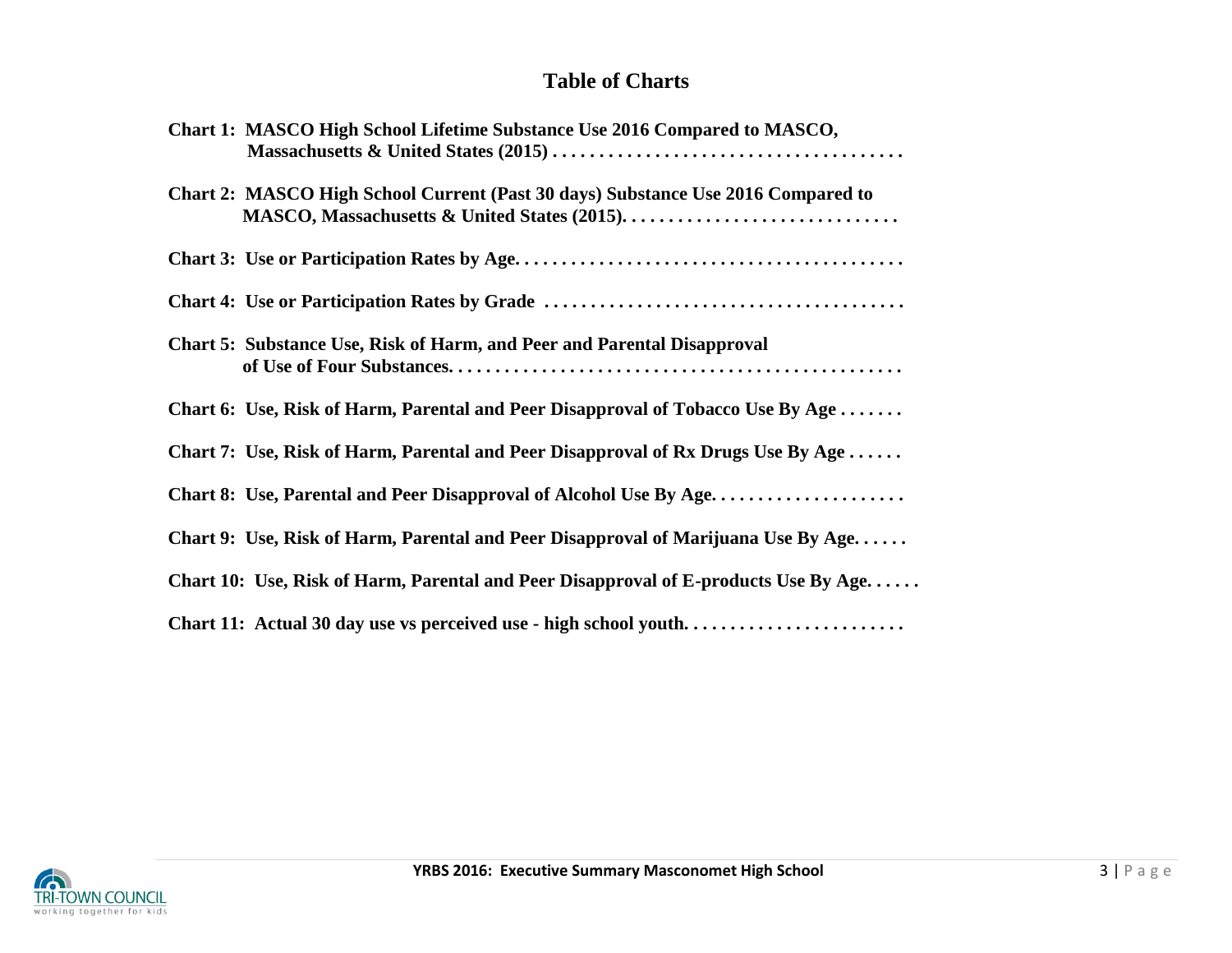# **Sample and Methodology**

## **Survey**

The 2016 Masconomet Youth Survey was based on MA YRBS by the CDC; MOST OF US Teen Norms Survey; National Social Norms Resource Center – Assessment of Norms, Behaviors, and Attitudes; Survey of Student Norms – Hobart and William Smith Colleges – Alcohol Education Project. Questions in the survey measured student demographics, substance use, protective factors, depression, personal safety, and sexual health. Social norms questions were added to assess perceptions among Masconomet High School youth on areas of substance use. Survey questions were reviewed and developed using the lens of Search Institute's 40 Developmental Assets Model.

# **Sample**

The survey was administered on November 21, 2016. The final number and demographic profile of youth surveyed are discussed below.

# **Data cleaning and validity**

Several steps were taken to ensure that the gathered data accurately reflects the behaviors of Masconomet High School youth, a process known as "data cleaning." The completeness and logical consistency criteria used by the CDC were applied to the surveys. If a student answered fewer than 20 questions, his/her survey was dropped (completeness). If a student's responses were "inconsistent" (e.g. they indicated they were 15 years old but said they had their first drink at age 17, or they responded in one question that they never have been sexually active and in a following question that they have had 3 sexual partners) responses to both questions (except for age) were set to missing.

Following the data cleaning procedure, the final sample size for the Masconomet High School Youth Risk Behavior Survey in 2016 is 1088 youth. Youth might have chosen not to answer certain questions so that the total number of responses to questions varies.

# **Comparison Data**

Since the survey administered at Masconomet High School was based on an existing instrument, comparison data for many question items is publicly available. Comparisons are useful for providing context to survey results and can aid in identifying both strengths and priority areas.

Where available, comparison data is provided in this report. National comparison numbers are from the 2015 Youth Risk Behavior Survey data set issued by the Centers for Disease Control. State comparison numbers used are from the 2015 Massachusetts Youth Risk Behavior Survey data set reported by The Massachusetts Department of Elementary and Secondary Education and Public Health. This is the most current comparison data available.

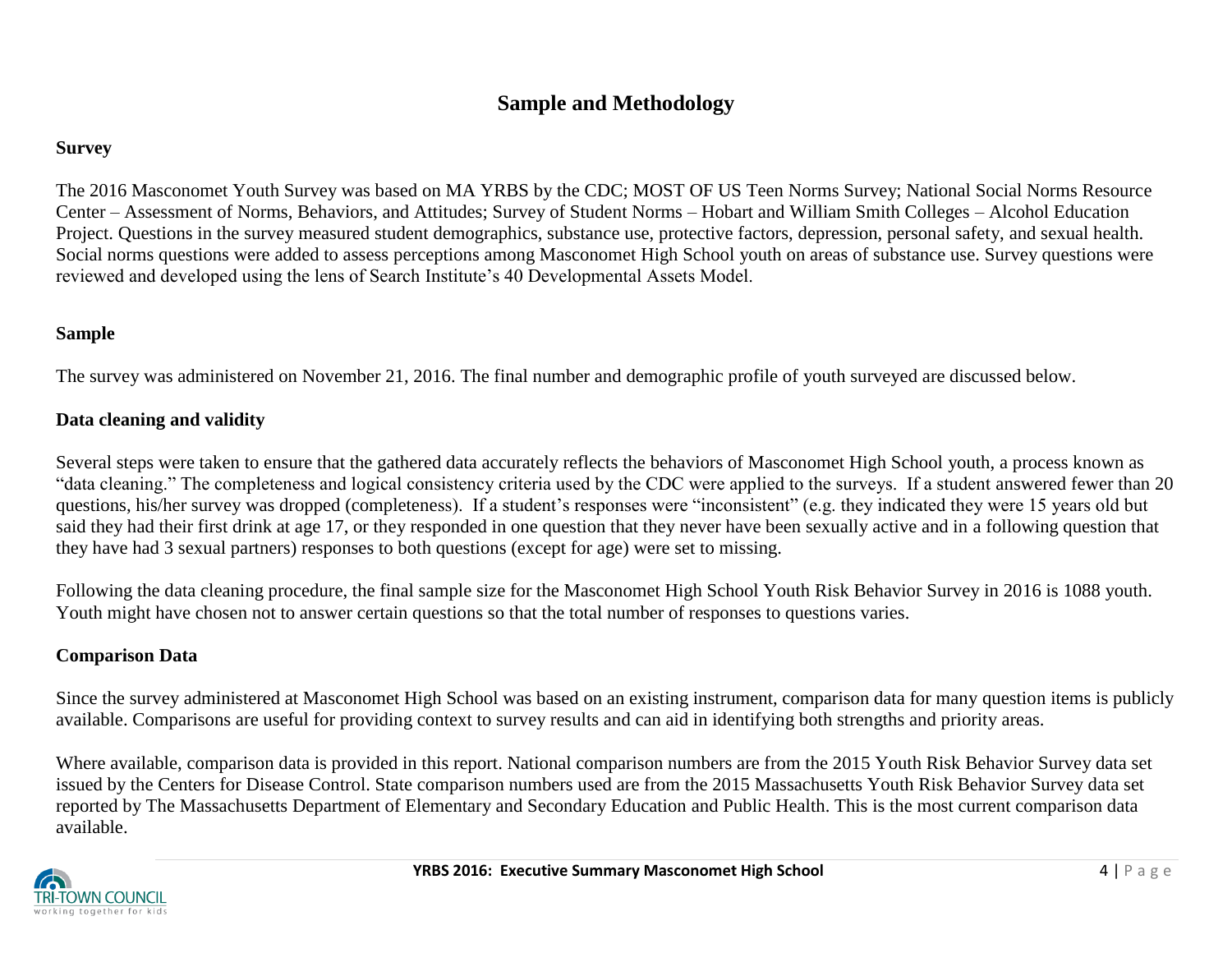# **Sample**

## Masconomet High School Survey Population

| Total number of youth enrolled                                    | 1180 |
|-------------------------------------------------------------------|------|
| Number of youth absent on day of survey                           | 52   |
| Number of opt-outs                                                |      |
| Surveys removed or unaccounted for (e.g. youth did not complete)  | 29   |
| Final sample included in analysis for this report                 | 1088 |
| Representation rate (% of youth included in analysis out of total | 97%  |
| available to take the survey)                                     |      |

# **Demographic Profile**

|                            | Number of Respondents | Percentage of Respondents |
|----------------------------|-----------------------|---------------------------|
| <b>Total Valid Surveys</b> | 1088                  | 100%                      |
| <b>Sex</b>                 |                       |                           |
| Female                     | 545                   | 50.1%                     |
| Male                       | 537                   | 49.4%                     |
| Missing total              | 6                     | 0.6%                      |
| Grade                      |                       |                           |
| 9th grade                  | 265                   | 24.4%                     |
| 10th grade                 | 252                   | 23.2%                     |
| 11th grade                 | 269                   | 24.7%                     |
| 12th grade                 | 293                   | 26.9%                     |
| Ungraded or other grade    | 2                     | 0.2%                      |
| Missing total              | 7                     | 0.7%                      |
| Age                        | Number                | Percentage                |
| 13 years old               | 1                     | 0.1%                      |
| 14 years old               | 192                   | 17.6%                     |
| 15 years old               | 239                   | 22.0%                     |
| 16 years old               | 275                   | 25.3%                     |
| 17 years old               | 293                   | 26.9%                     |
| 18 years old or older      | 87                    | 8%                        |

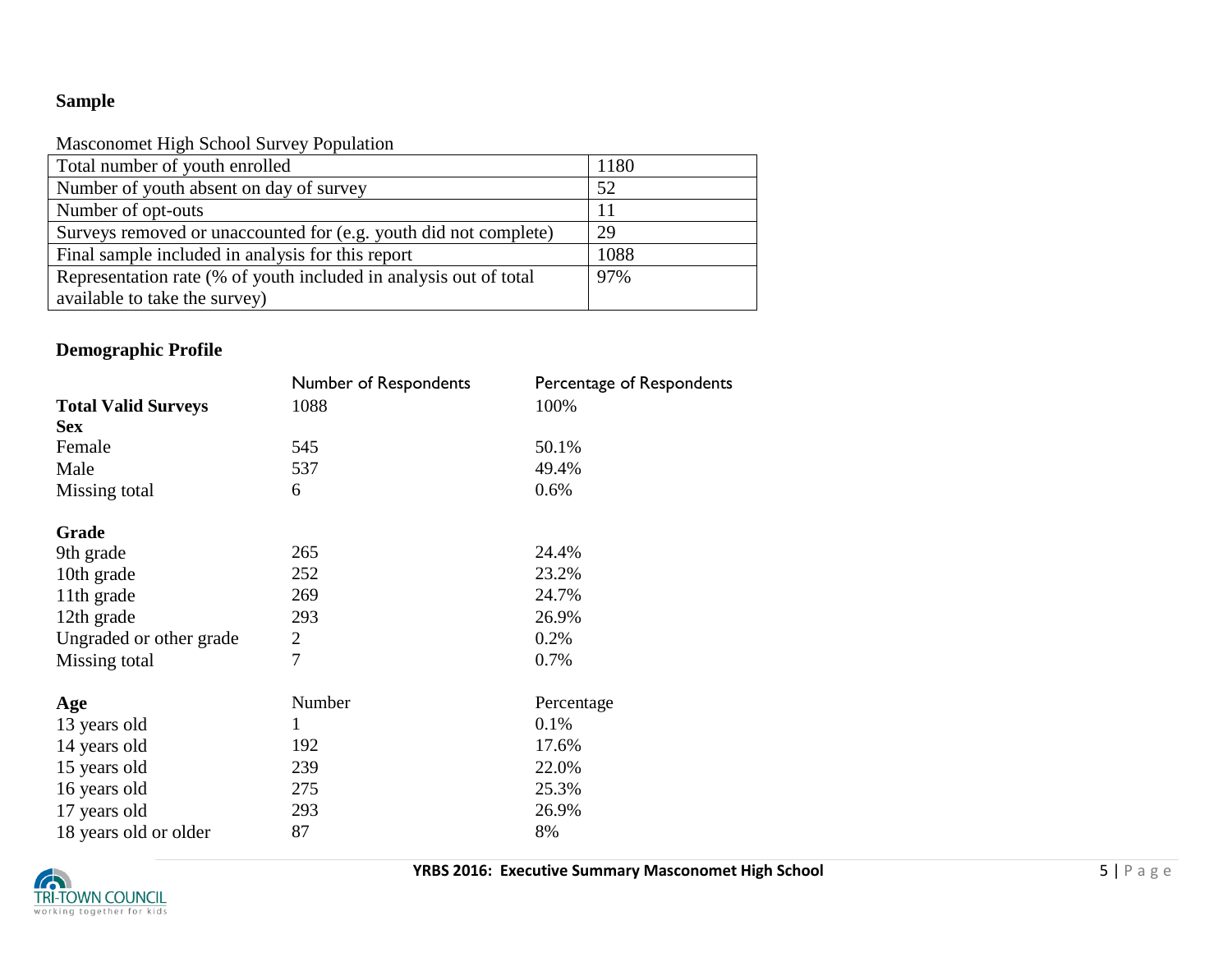| Missing total                                                        |      | 0.1%   |  |
|----------------------------------------------------------------------|------|--------|--|
| Race/Ethnicity (youth were allowed to select more than one response) |      |        |  |
| White                                                                | 971  | 89.7%  |  |
| <b>Black or African American</b>                                     | 26   | 2.4%   |  |
| American Indian or Alaska                                            | 19   | 1.8%   |  |
| Native                                                               |      |        |  |
| Southeast Asian American                                             | 15   | 1.4%   |  |
| Hispanic or Latino                                                   | 43   | 4.0%   |  |
| Asian American                                                       | 49   | 4.5%   |  |
| Native Hawaiian or Other                                             | 9    | $.8\%$ |  |
| Pacific Islander                                                     |      |        |  |
| Other                                                                | 65   | 6.0%   |  |
| <b>Sexual Orientation</b>                                            |      |        |  |
| Heterosexual                                                         | 1082 | 91.0%  |  |
| Gay or lesbian                                                       | 13   | 1.2%   |  |
| <b>Bisexual</b>                                                      | 44   | 4.1%   |  |
| Not sure                                                             | 40   | 3.7%   |  |

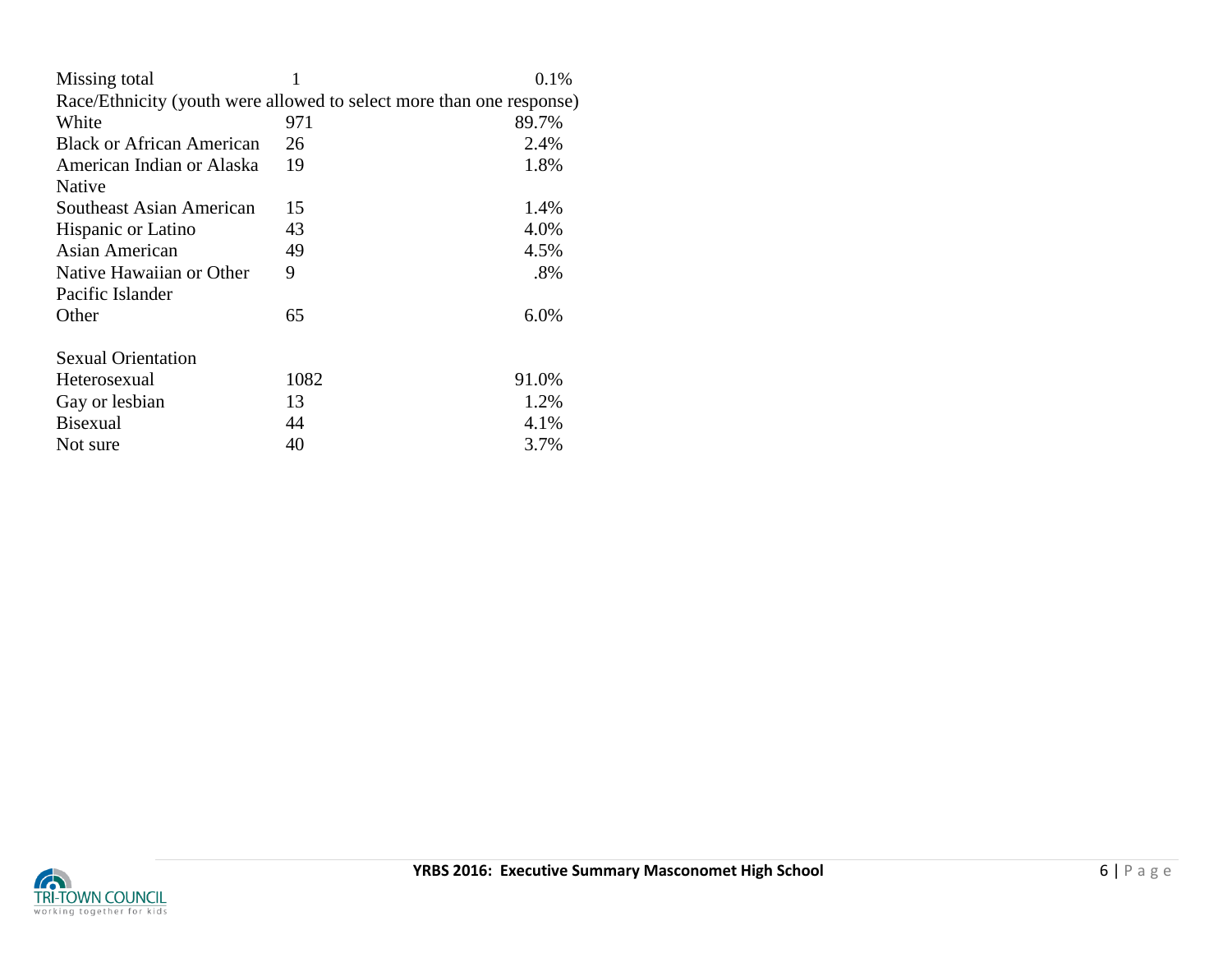# **Executive Summary**

# **Substance Use**

- The most noticeable change in use levels between 2014 and 2016 was for using prescription drugs without a prescription where both lifetime and past 30 day use declined significantly (10% to 2% and 5% to 3%, respectively.)
- Use of ecstasy, heroin, and meth also showed a significant decline from 2014, but numeric changes were small (around 2%).
- Alcohol (32% used in past 30 days), electronic vapor products (28%) and marijuana (20%) were the "drugs of choice" among Masconomet high school youth, while tobacco cigarettes (7%) and prescription drugs without a prescription (3%) were used by a much lower percentage.
- As in 2014, there were significant differences between girls and boys on many questions re: substance use. We note below some of the findings
	- Unlike 2014, girls were **NOT** more likely than boys to have drunk alcohol during the past 30 days.
	- Boys are more likely than girls to have smoked tobacco, used marijuana at least 10 times during the past 30 days, and used prescription drugs.
- As in 2014, there are significant differences across both age groups and grades on many questions. Especially notable was the increased use of alcohol, E-products, and marijuana with age. Again, differences are noted in the text.
- The age of onset of substance use has increased since 2014. We attribute this partially to  $9<sup>th</sup>$  and  $10<sup>th</sup>$  graders this year looking somewhat different from 9<sup>th</sup> and 10<sup>th</sup> graders in 2014. We had hypothesized in the Middle School report that the 7/8 cohort in 2014 may have been an anomaly since scores for 2016, 2012,and 2010 are fairly similar to each other and different from 2014. Examination of this cohort as it moves to 9/10 this year provides some substantiation of that theory.
- Slightly more than <sup>1/2</sup> of those who reported current use of alcohol also reported high risk drinking at least one time in the past month. There was no difference from 2014.
- When asked how great a risk of harm was associated with substance use, a large number of youth felt that use of tobacco cigarettes and prescription drugs without a prescription posed "moderate" or "great" risk of harm to the user. Use of both tobacco cigarettes and Rx drugs was quite low. Again, no change from 2014.
- In 2016 compared with 2014, significantly fewer youth perceived high risk drinking and marijuana as "great" risks, but significantly more perceived use of prescription drugs without a prescription to carry with it great risk.
- An increase in perceived riskiness of prescription drugs was associated with a decrease in use. Decreases in perceived riskiness of high risk drinking and marijuana use, however, were not associated with increased use.
- Youth perceptions of parental and peer disapproval generally mirrored their ratings of risk quite high for cigarettes and Rx drugs and substantially lower for alcohol, E-products, and marijuana – although strong parental disapproval of marijuana is still somewhat higher.
- Parental and peer disapproval of misuse of prescription drugs increased from 2014 to 2016.
- Youth's perceptions of peer usage of substances are significantly higher than reported use and girls' ratings of peer usage are significantly higher than boys' ratings. There were no differences across time.

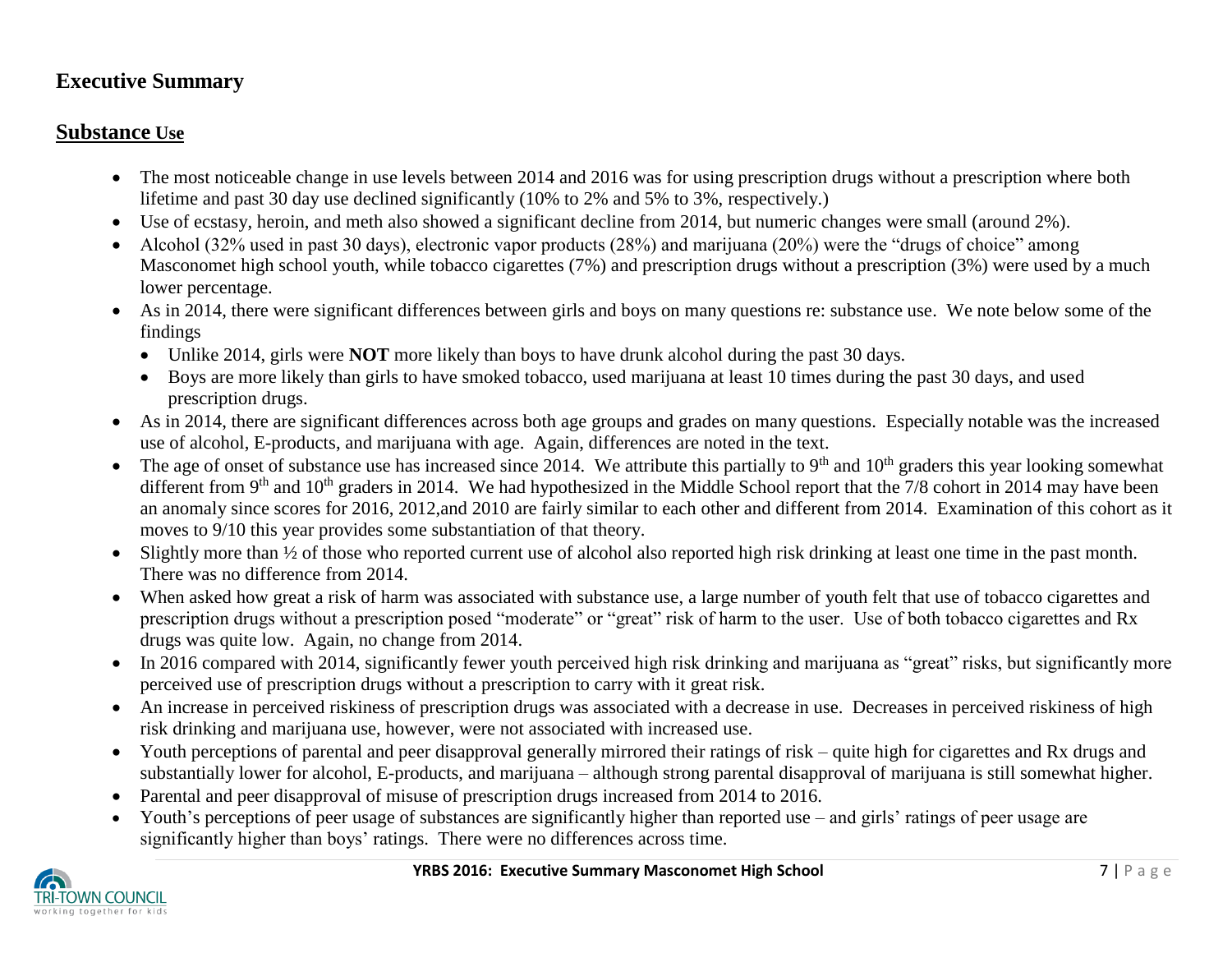# **Sexuality and Sexual Behavior**

- As in 2014, about 1/3 of the youth reported being sexually active at some time during their lives.
- About 25% of those who are sexually active reported that they had used alcohol or drugs prior to the last time they were active and 4.9% reported being forced to have sexual contact against their will.
- Nearly 2/3 of those who are sexually active said they had used a condom the last time they were active
- About 1 in 20 indicated that they did not protect themselves against pregnancy with any method the last time they had intercourse a significant decrease since 2014.
- Fewer than 1 in 50 reported they have been told they have HIV or an STD.

# **Behaviors that Contribute to Unintentional Injuries**

- Between 10% and 20% of the youth report that they ride in vehicles with others that have been drinking or smoking marijuana.
- About 3 in 10 of those who drive report that they text or talk on the phone while they drive.
- There were no differences across time in any behaviors in this section.

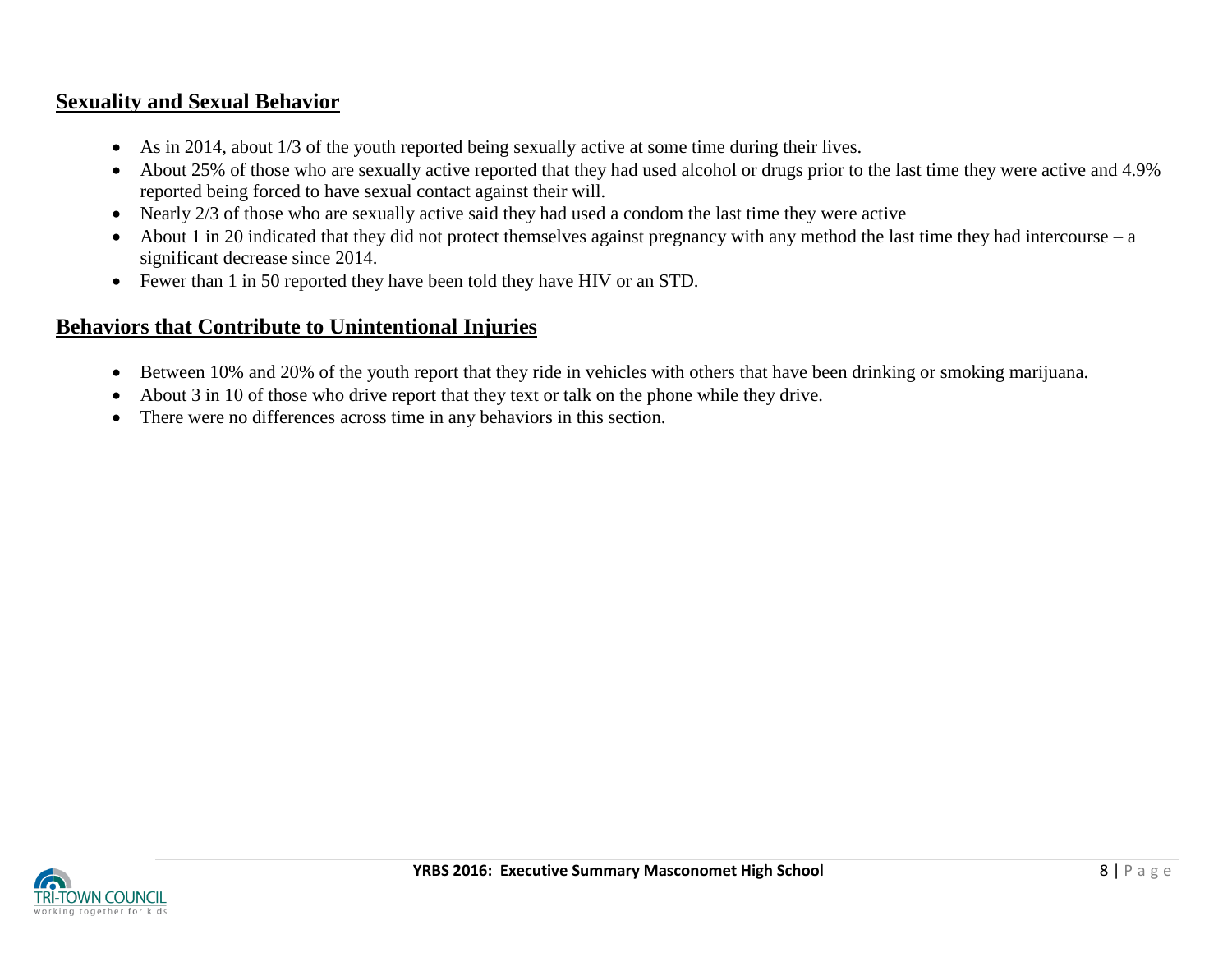# **Behaviors that Contribute to Violence**

- Responses generally were not different from 2012 slightly less than 10% carried a weapon; about 1 in 7 had been in a fight. The one difference that did emerge was in gang membership at 5.1% - a significant decline from 2014 at 9.2%.
- There were few differences across age but many differences across gender with boys were more likely than girls to engage in these behaviors.

# **Bullying**

- Less than 20% of youth report having been bullied at school (15.8% significantly fewer than the 20% in 2014). Slightly more than 10% were bullied on the internet with girls more likely than boys to report this.
- Social media is the most commonly reported location for bullying and girls are more than twice as likely as boys to report experiencing or having seen bullying on social media (31% vs 15%).
- From 2014 to 2016 there was a significant decrease in the percent of youth reporting that teachers always attempt to stop bullying when they witness it (36% to 30%).

# **Stress, Depression, and Self-Harm**

- About 20% of the youth reported always experiencing stress and about the same number reported almost never or never experiencing stress – about the same as in 2014.
- School work, self-expectations, getting into college, and parental expectations were the most common sources of stress.
- About 1 in 11 youth managed stress with drugs or alcohol and about 1 in 9 had no method for managing stress. The number of youth who reported talking with friends, talking with parents, and using exercise or yoga to manage stress were all higher than in 2014.
- About 1 in 6 indicated that they were clinically depressed at some point during the past year; 9.3% seriously considered suicide; and 1.8% attempted suicide.
- About 1 in 10 engaged in self-harm significantly lower than in 2014 (9.2% vs 13.4%).

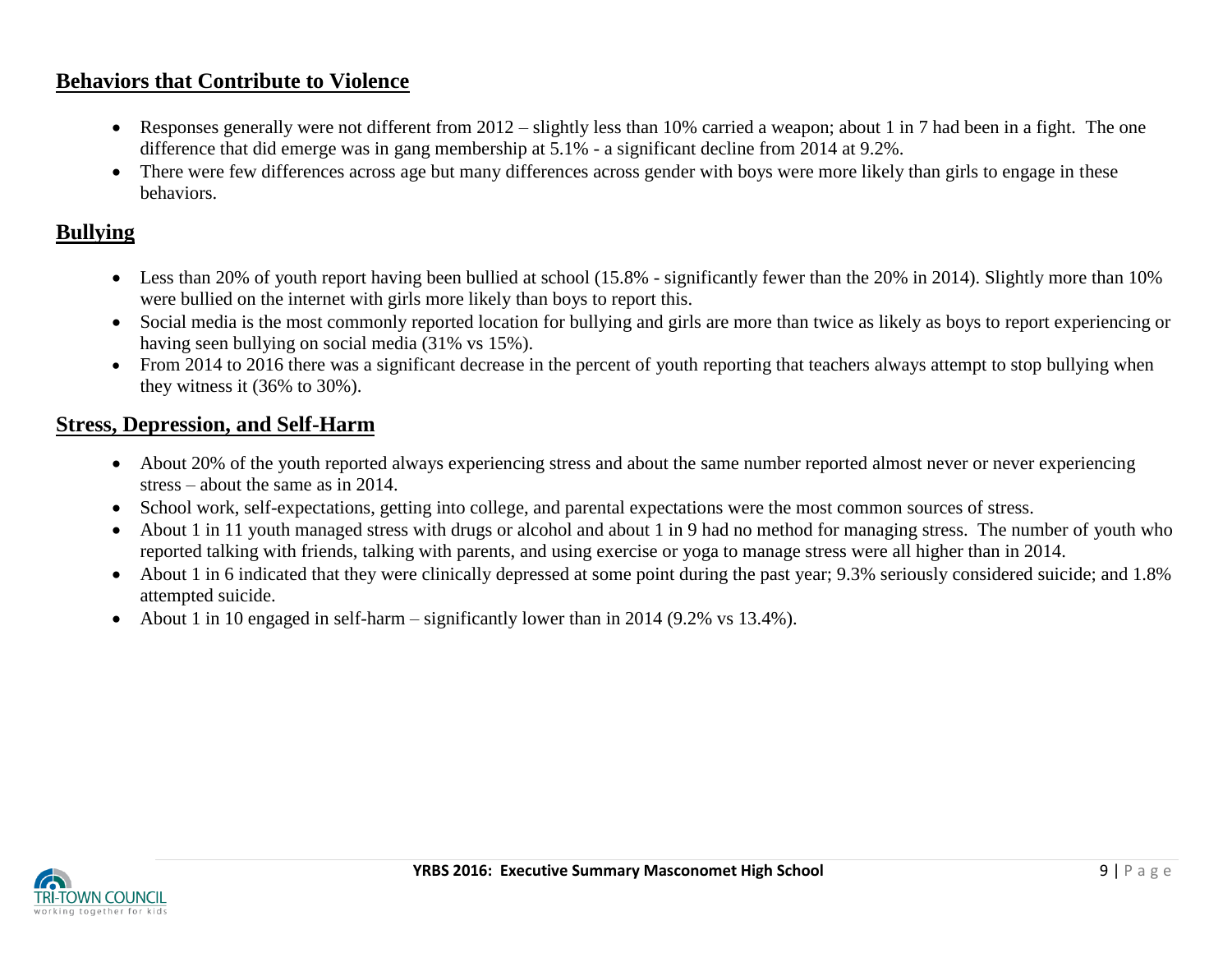# **Protective Factors**

- About 3/4 of the youth reported having at least one adult at school they could talk with.
- Only about 1 in 25 reported that they had no one outside of school to confide in.
- About 3/4 did community service work a significant increase from 2014 (77.2% vs  $67.3\%$ ).

# **Weight, Weight Management, Exercise and Nutrition**

- About ¼ of the youth reported that they saw themselves as overweight but about 4 in 10 reported that they were trying to lose weight.
- Only about 7% reported using unhealthy methods to lose weight and close to 9 in 10 engaged in aerobic exercise in the past 7 days.

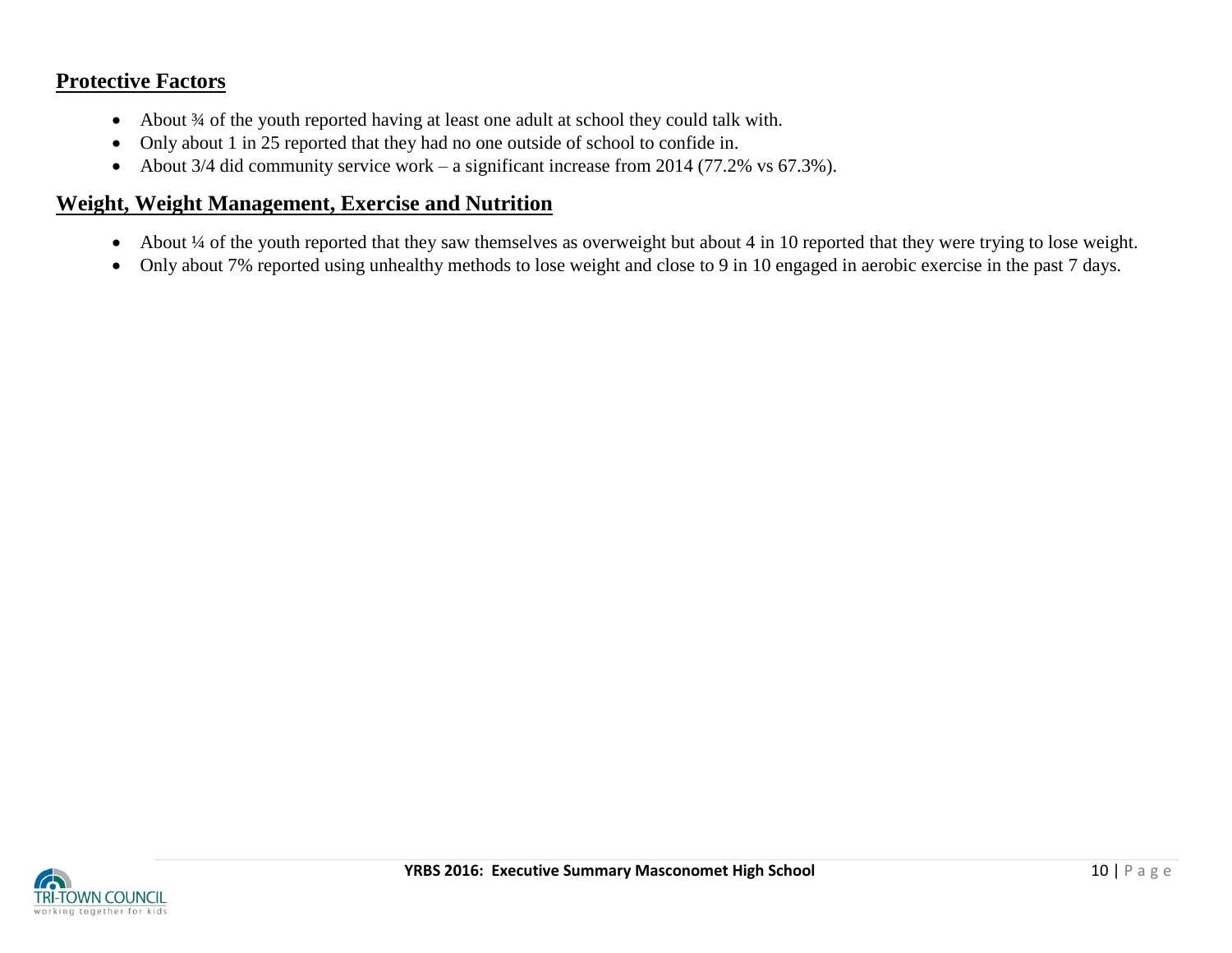# **Substance Use**

### **Tobacco/Nicotine**

Tobacco is clearly **not** the "drug of choice" among Masco high school youth. Slightly more than 1 in 10 reported ever tried smoking (13.1%) with 14.9 years as the average age of onset of smokers. In 2014 the age of onset was 13.6 years. Just under 2% started smoking before age 13  $(1.8\%)$ .

As with most substances examined in this survey, use in the past 30 days (current use) was significantly lower than lifetime use with about 1 in 14 youth reporting smoking during the past 30 days (7.3%). This year 5% of the youth reported smoking between 1 and 5 days in the past 30 and only 1.7% reported smoking 20 or more days. Upperclassmen, boys, and older youth were significantly more likely to have smoked in the past 30 days than were lowerclassmen, girls, and younger youth.

It appears that electronic vapor products hold substantially more appeal than do regular cigarettes with more than a quarter of youth reporting that they used an electronic version in the past 30 days (27.7%). About 1 in 8 reported infrequent use (1 or 2 days) while 8.2% report current frequent use (20 days or more). The same demographic differences seen for cigarettes also applied to electronic vapor products. The most common other tobacco products tried were using a water pipe (8.8%) followed by cigar products (7.3%).

Charts 1 and 2 on the following pages demonstrate lifetime and current (past 30 day) use of various substances for MASCO in 2016, 2014 and 2012, and Massachusetts and the US in 2015. There is no data for lifetime use of cigarettes for MASCO in 2014.

There were no differences in lifetime use of alcohol, tobacco cigarettes, marijuana between 2016 and 2014 (Chart 1). However, lifetime use of prescription drugs without a prescription, ecstasy, heroin, and meth all decreased significantly from 2014 to 2016. Decreases for ecstasy, heroin, and meth were all numerically small, but the decrease for prescription drugs was fairly substantial as well as statistically significant (10% to 2%).

Current use (past 30 days) of prescription drugs also declined from 2014 to 2016 (5% to 3%) while there was no significantly change for other substances over time.

The two charts also reveal that current use is substantially lower than lifetime use for all substances.

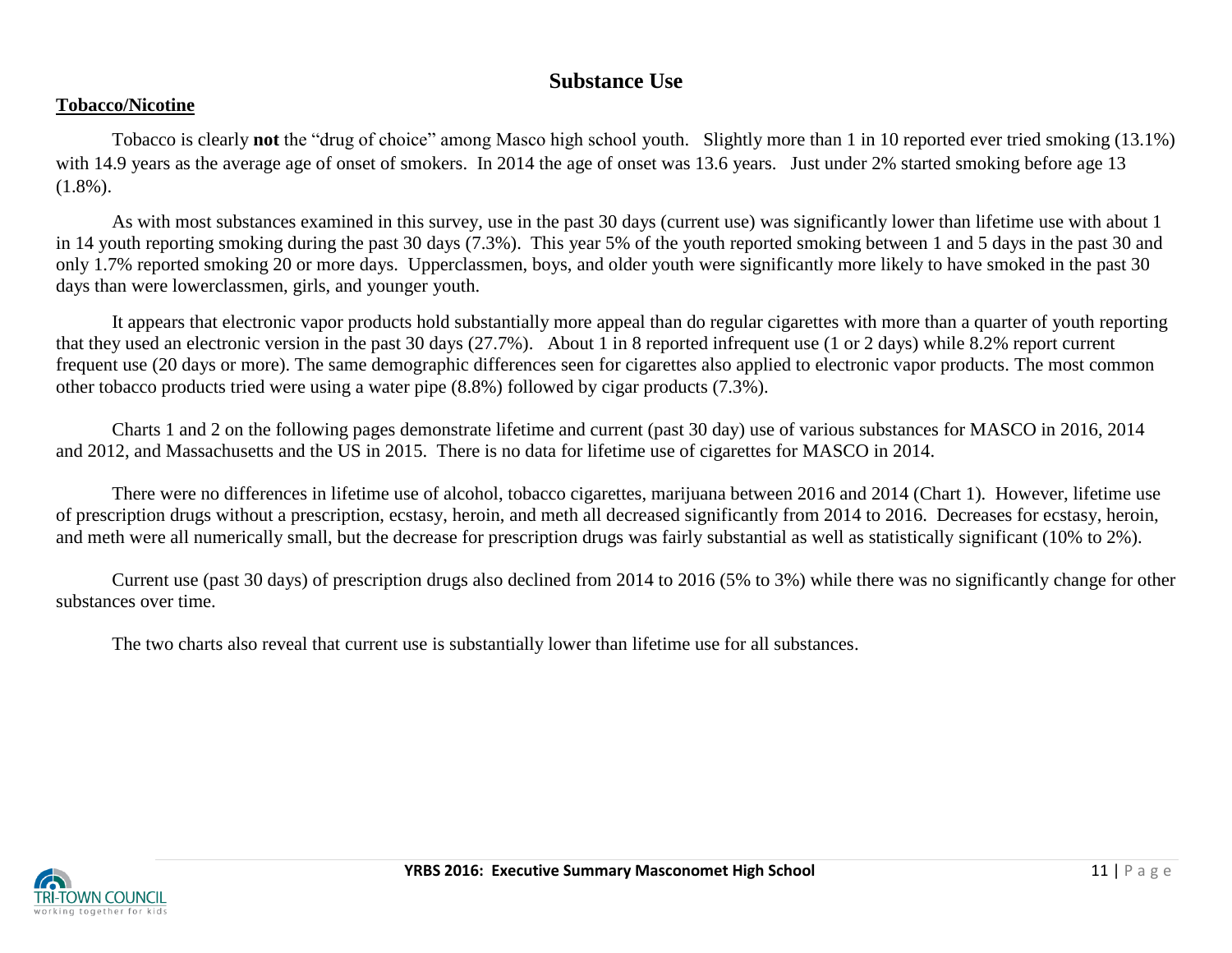

TRI-TOWN COUNCIL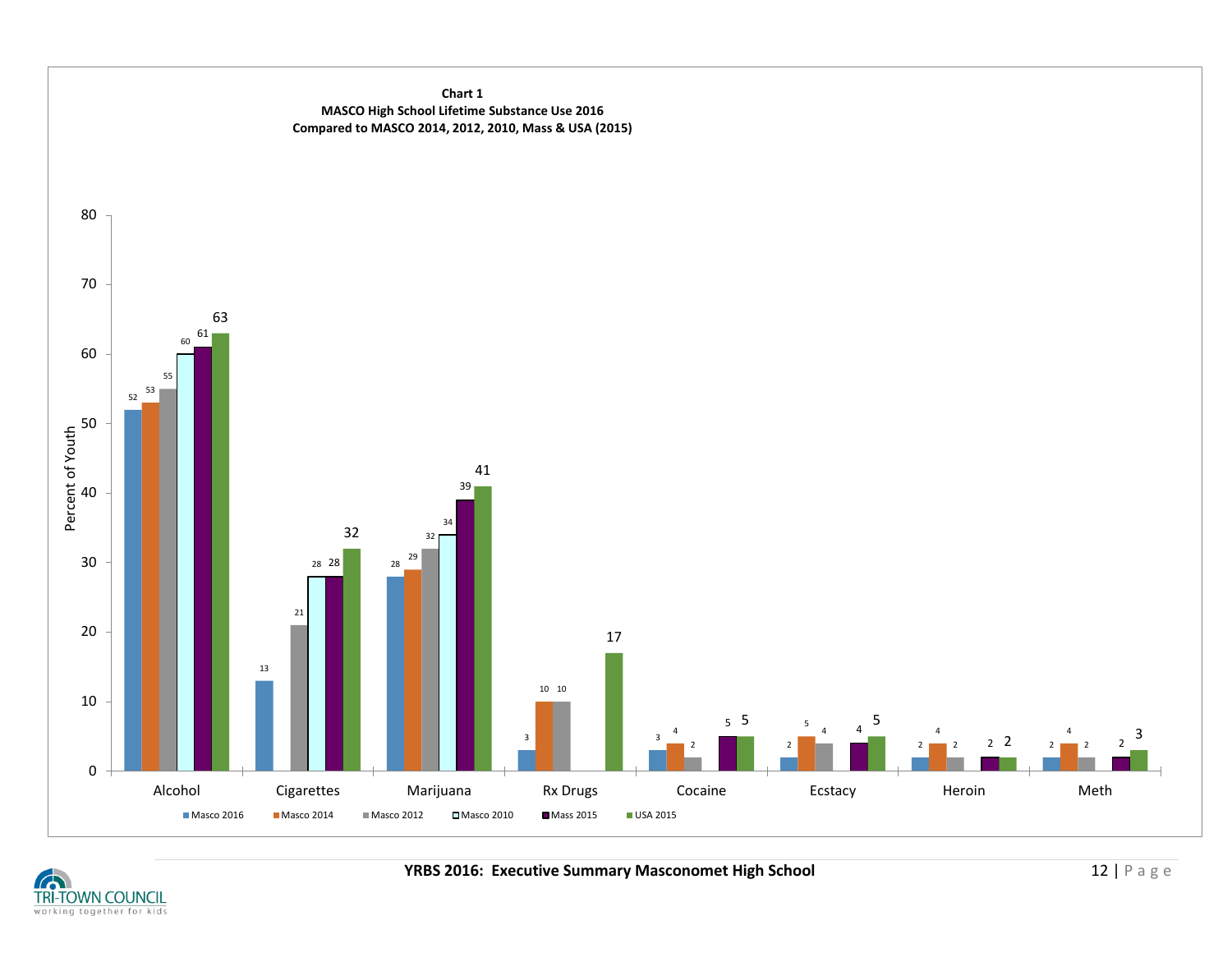#### **Chart 2 MASCO High School Current (Past 30 days) Substance Use 2016 Compared to MASCO 2014, 2012, 2010, Massachusetts & United States (2015)**



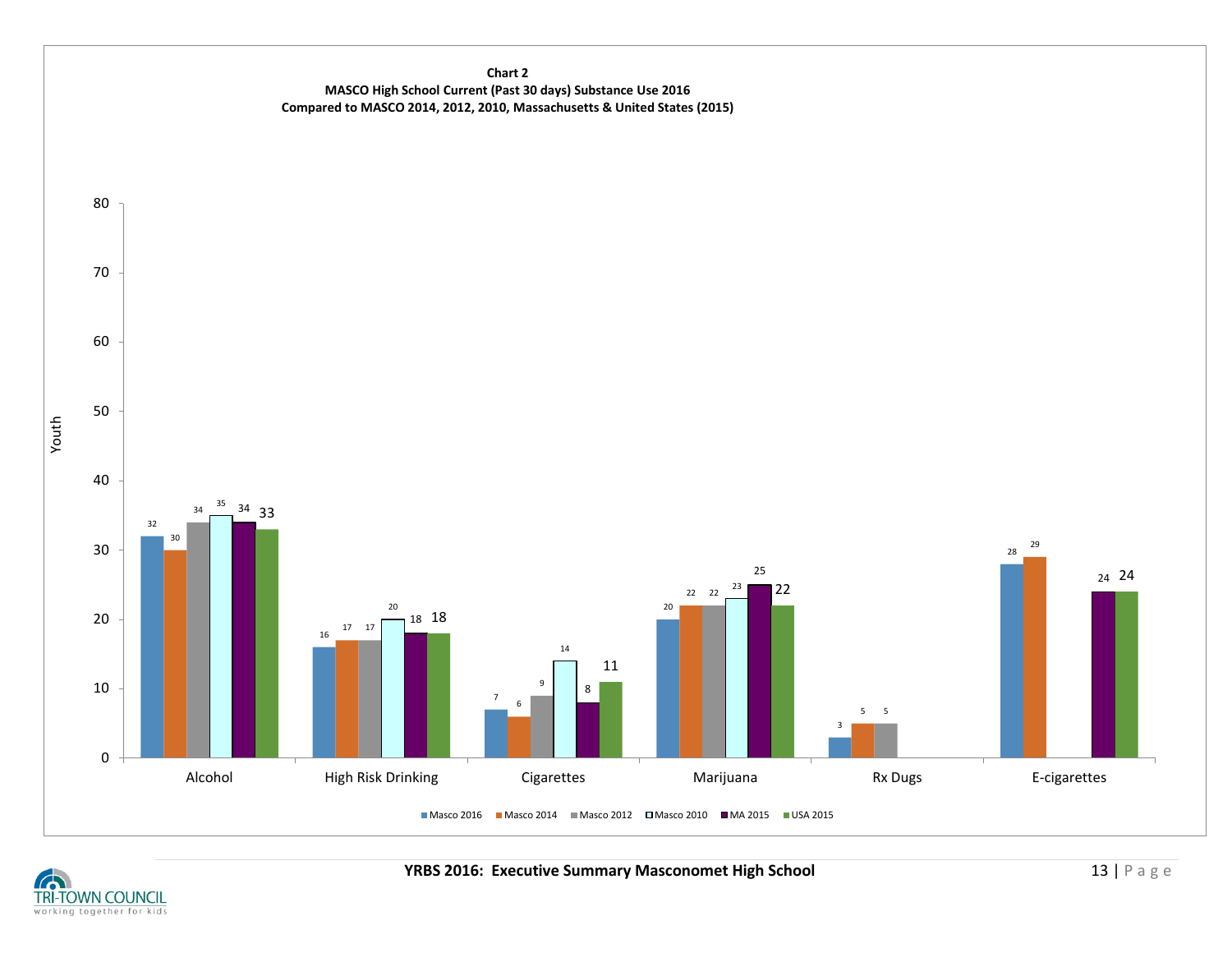Chart 3 shows a relatively weak relationship between age and cigarette use, and age and use of prescription drugs without a prescription. While there is some increase in use with increased age, that rise is not dramatic.

In contrast, alcohol and being sexually active show the strongest relationships being age and use or participation. Marijuana and electronic vapor products show a less strong relationship with about a 30 point spread between 14 and 18 year olds.

These results might suggest that teenagers may be less likely to "push the envelope" via tobacco use than they were in the past, and rather, are doing so via sex and alcohol use.



Chart 4 shows that similar patterns exist when use or participation are examined by grade. A comparison of the charts suggests that use of grade tends to somewhat obscure the alcohol use and sexual activity patterns for the oldest youth. That is, for these two areas 18 year olds tend to be relatively different from 17 year olds, yet many 17 year olds would have been in  $12<sup>th</sup>$  grade when this survey was administered, so the differences would be hidden if only grade is examined. For the remaining 4 areas (tobacco, pot, prescription drugs, and E-products) 17 and 18 year old are fairly similar.



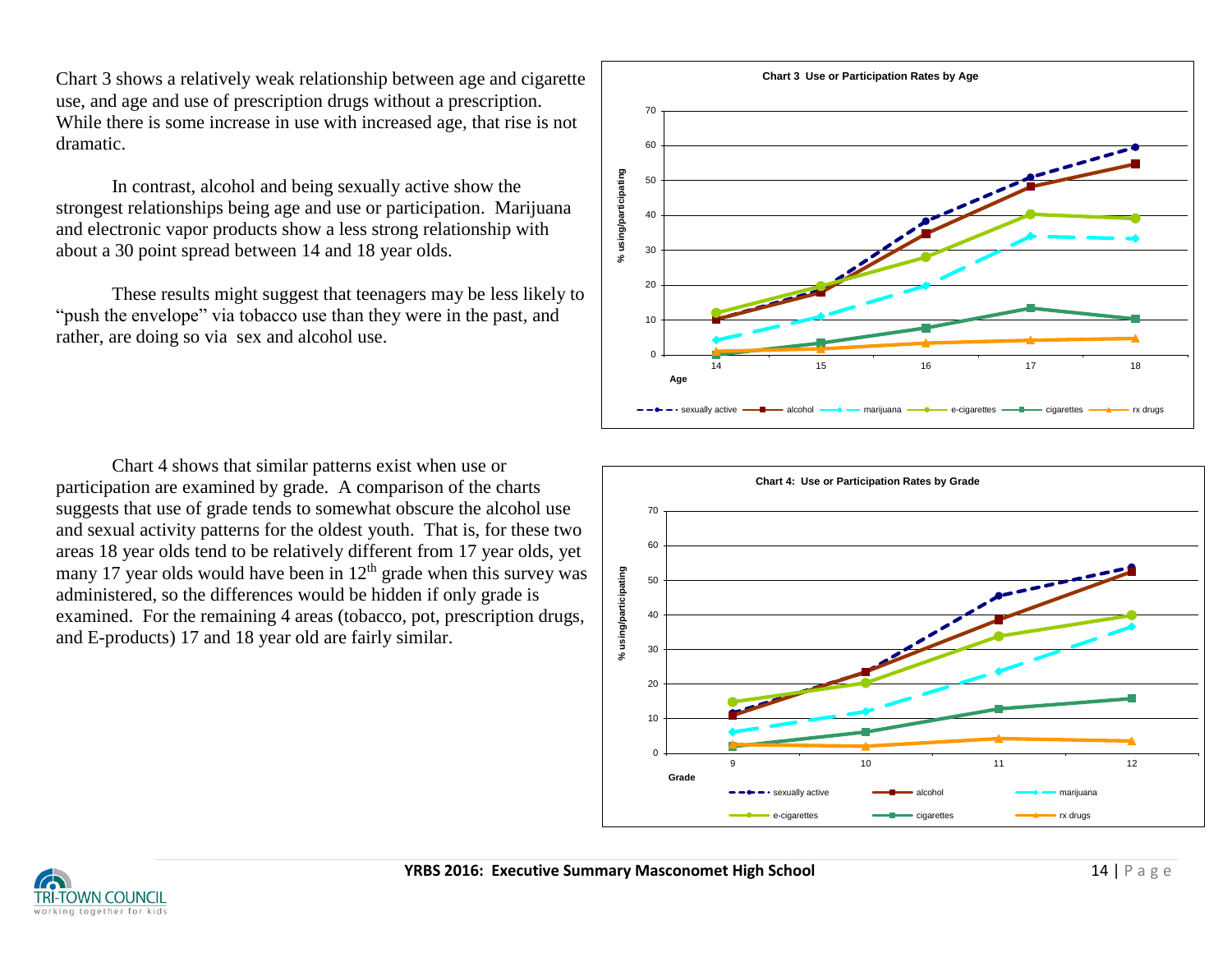## Alcohol

Alcohol is the most common "substance" consumed by Masco high school youth with more than half reporting having drunk alcohol at some point in their lives (52.4%) – not significantly different from the proportion in 2014 (53.4%). The age of onset was 13.4 – very slightly younger than in 2014 (13.7) and 8.4% had their first drink before age 13. Older youth were more likely than younger youth to have had an alcoholic drink sometime during their lives.

About 3 in 10 youth reported drinking in the past 30 days – not significantly different from 2014 (31.9% vs 30.1%). As with lifetime use, likelihood of consumption in the past 30 days increases with age. Unlike 2014, there was no difference in current use of alcohol across gender (in 2014 girls were more likely than boys to have consumed alcohol in the past 30 days). About 3/4 of all those who reported drinking during last 30 days said they were infrequent users (1 or 2 times – 24.74%) while only 1.1% said they were current frequent drinkers (20+ days per month).

High risk drinking was reported by 15.8% of the youth (not different from the 16.5% in 2014) and is related to age in terms of both occurrence and frequency. About 5% report having engaged in binge drinking once or twice in the past 30 days and less than 1% reported it occurred on 20 days or more.

Nearly 6 in 10 youth reported that it is fairly or very easy to obtain alcohol (57.7%). Older youth were more likely than younger youth to say it would be "very easy" to obtain alcohol. Three methods for obtaining alcohol that account for the majority of responses – friends (23.6%), parties (19.8%), and home (14.1%) and they mirror responses to the question of where youth drank alcohol in the past year – weekend parties (23.3%), friend's house (25.9%), and at home (12.7%).

The most common methods for resisting peer pressure to drink were telling people they did not want to drink (48.9%), drinking non-alcoholic beverages instead (37.8%), and hanging out with people who do not drink (30.5%).

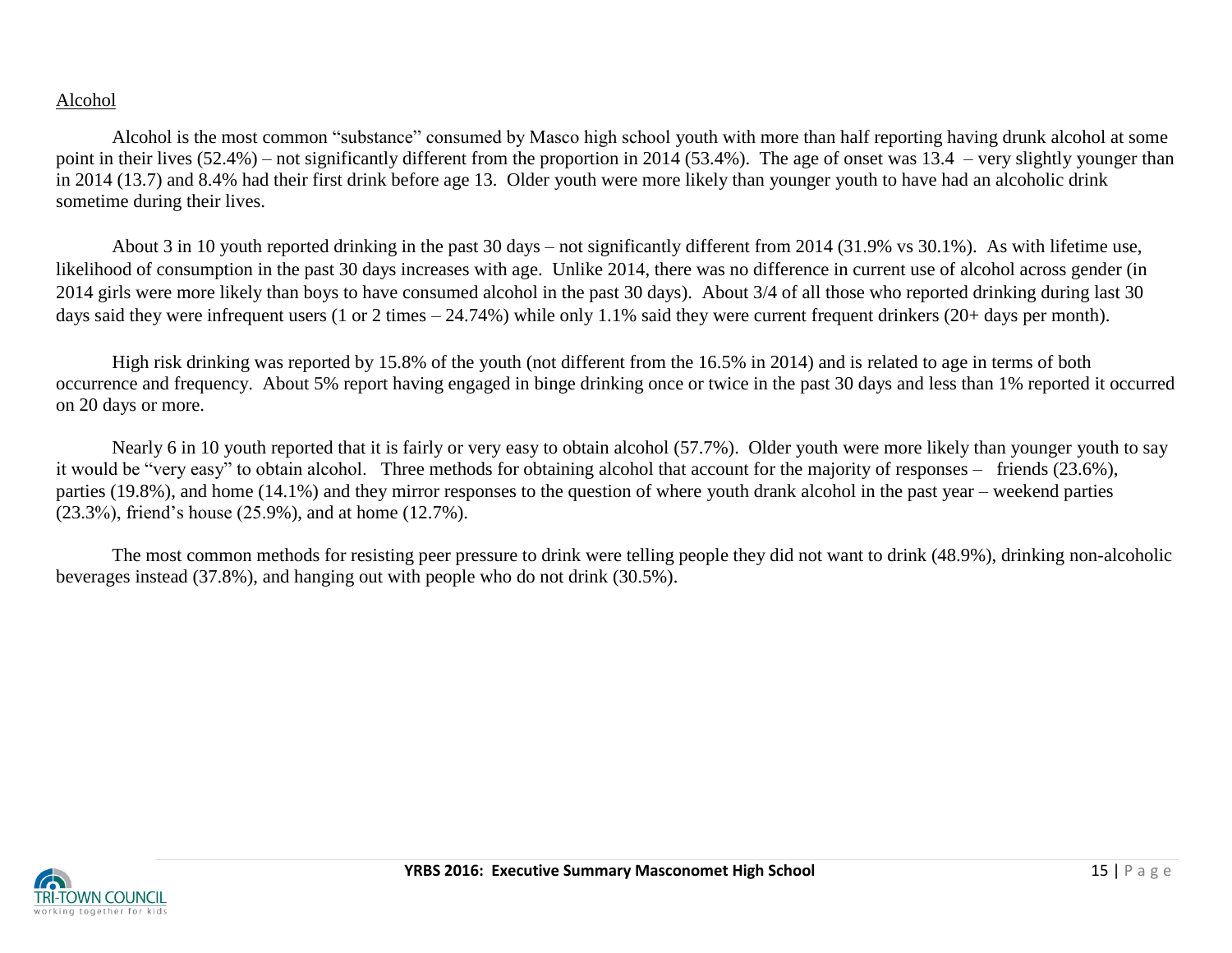## **Marijuana**

The percent of youth reporting lifetime use of marijuana was 28.2% **-- not** significantly lower than in 2014 (29.3%). Again, upperclassmen, boys and older youth were more likely than underclassmen, girls, and younger youth to have smoked pot. For age and grade there were again significant differences in terms of both lifetime use and frequency of use. Age of onset – 14.8 years – was a full year greater than in 2014 (13.8).

The percent of youth reporting use of marijuana in the past 30 days (20.1%) was not different from current use in 2014 (22%). More than 1 in 10 reported being infrequent users (1 or 2 times) (11.9%), while 3.8% reported smoking 40 or more times. Past 30 day marijuana use increases with age and grade in terms of both occurrence and frequency (number of times used). Similarly, boys were more likely than girls to smoke more frequently (40 or more times – boys 6.1% vs girls 1.7%).

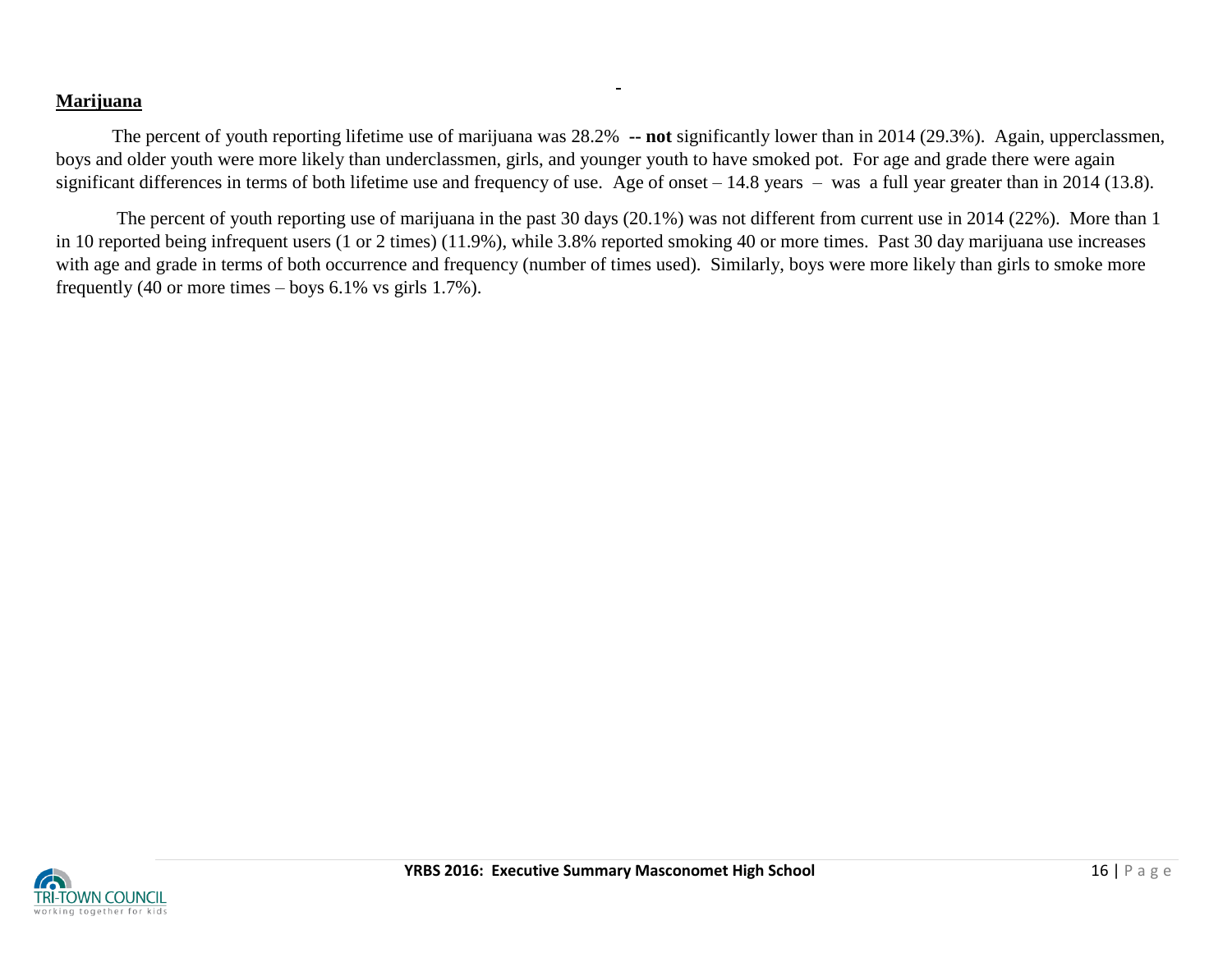### **Prescription Drugs and Other Substances:**

About 1 in 50 youth said they abused prescription drugs at some point in their lives – significantly lower than in 2014 (2.6% vs 10.0%). All of those indicated they had done so one or two times. Underclassmen were more likely than upperclassmen to say they never used prescription drugs without a prescription

About 1 in 50 youth reporting abusing prescription drugs in the past 30 days with girls less likely than boys to have done so at least once. More of those who abused were infrequent abusers (1 or 2 times) or frequent abusers (20+ times) (1.5% and .2%).

In terms of other substances, lifetime use ranged from 1.6% to 4.2%. Heroin, ecstasy, and meth all showed significant decreases in lifetime use over time although the numeric differences were small.

Use of inhalants during the past 30 days was significantly less than past 30 day use reported in 2014 (1.8% vs 3.4).

## **Access to Drugs on School Property:**

Slightly more than 1 in 10 youth said they were offered illegal drugs on school property (10.5%) with boys significantly more likely than girls to report such an offer (14.3% vs 6.8%). Interestingly, there were no significant differences across age groups on this question.

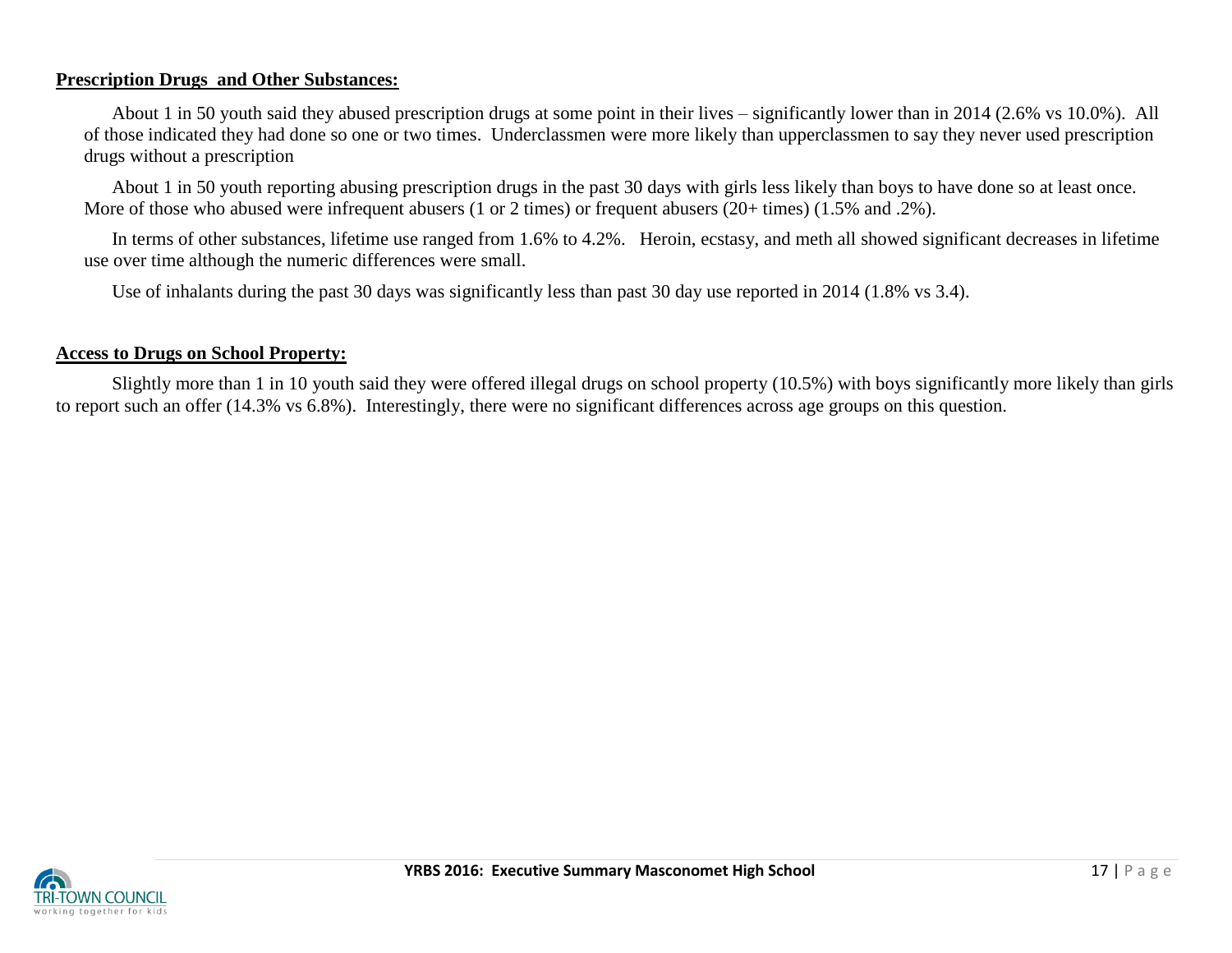## **Perceived Risk of Harm from Regular Substance Use:**

Youth were asked how much people risk harming themselves if they use various substances on a regularly (and in some cases, excessively).

**Smoking 1 to 2 packs of cigarettes per day** – More than 2/3 of the youth indicated that this level of cigarette use posed a great deal of risk (68.3%). There were no significant differences across gender, age groups or time.

**Using electronic vapor products** – About 1 in 7 youth indicated that electronic vapor products posed a great deal of risk (14.0%). Girls and younger youth were more likely than boy and older youth to see higher levels of risk.

**Having one or two drinks nearly every day** – More than 1 in 3 youth indicated that daily drinking posed a great deal of risk (37.0%). Boys were more likely than girls to see lower levels of risk. This risk factor was not measured in 2014, so no comparative data is available.

**High risk drinking once or twice a week** – About 6 in 10 youth felt that this was very risky behavior with girls significantly more likely than boys to describe it as great risk (64.0% vs 57.1%). There was a significant decrease in perceived risk compared with 2014 (39.1% vs 50%).

**Smoking marijuana once or twice a week** – Slightly over 1 in 5 youth reported that they thought this level of marijuana use posed a great risk (20.1%). The perception of "great risk" declined with age. In addition, boys were more likely than girls to say there was no risk (29.1% vs 14.6%). The perception of great risk declined significantly compared with 2014 (20.1% vs 26.8%) – the second significant decline in 4 years.

**Using prescription drugs not prescribed to them** – Abuse of prescription drugs was seen as the most risky behavior of the substances examined with fully 77.8% saying use these drugs posed a great risk. Boys were more likely than girls to say there was slight or no risk. There was a significant increase in perceived risk compared with 2014 (77.8% vs 72%)

It is very interesting to note that for cigarettes and prescription drugs, perceptions of risk mirrored actual past 30 day usage. Smoking and prescription drug use had the lowest past 30 day use (7.3% and 2.9%) and they were perceived as the most risky (68.3% and 77.8% - great risk). Also, these two substances showed relatively small increases in use as youth aged – and there was little difference in perception of risk as youth aged.

Using E-products was perceived as the least risky of the five (14.0% great risk) and had the 2<sup>nd</sup> highest rate of past 30 day use (27.7%). In addition, perception of risk decreases with age as 30 day use increases.

Interestingly, perceptions of high risk declined over time for marijuana and high risk drinking, but 30 day use remained the same. In contrast, more youth thought the risk of abusing prescription drugs was greater in 2016 than in 2014 and both lifetime and 30 day use declined. Thus, it appears that there is not a consistent relationship between perception of risk and use across substances.

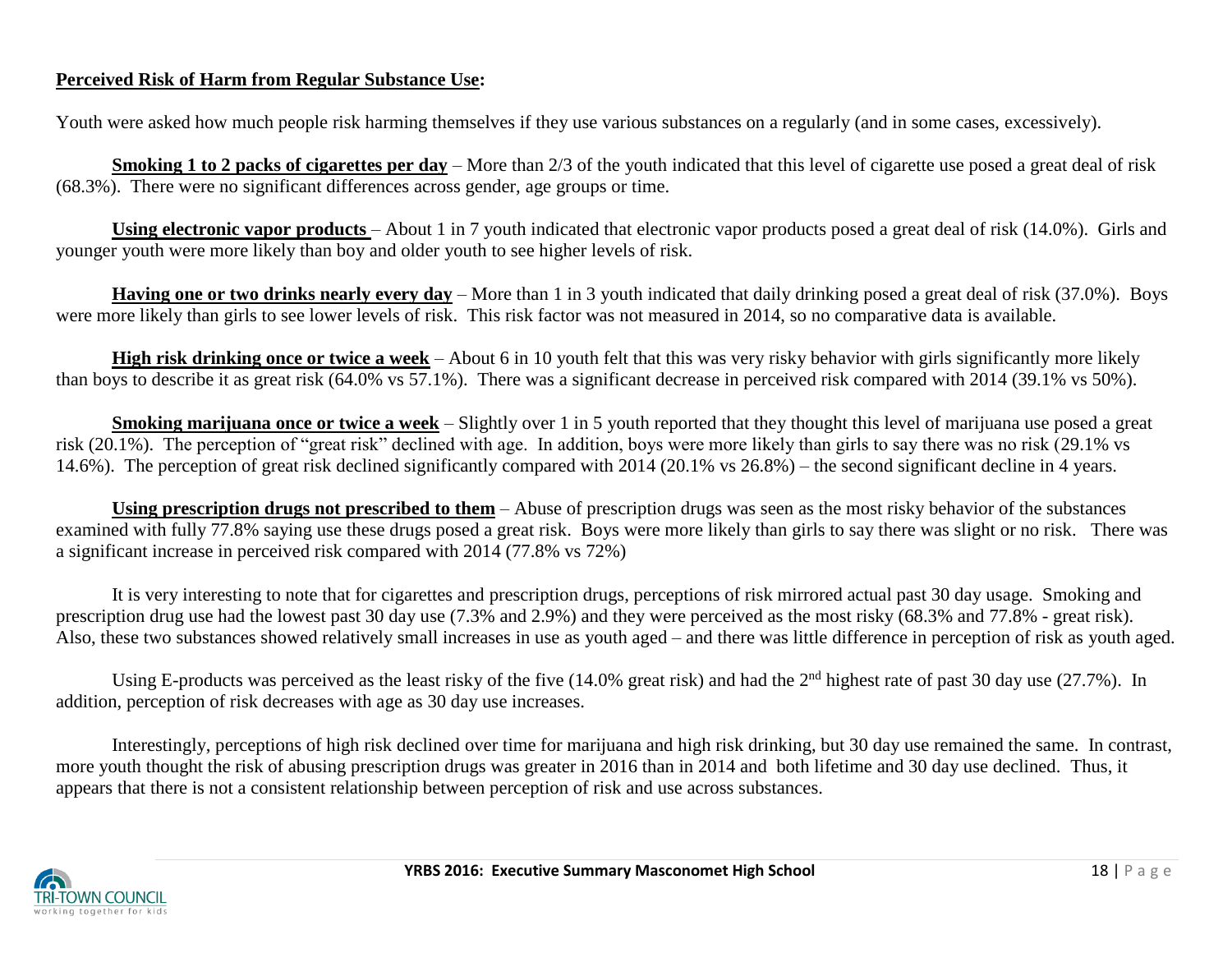### **Peer and Parental Disapproval**

Youth were asked how wrong their parents and their friends feel it would be to engage in five behaviors. For both tobacco and misuse of prescription drugs, perception of risk, and parental and friend evaluations of use as "very wrong" are quite high (54% to 93%) and actual past 30 day use is quite low (2% to 7%). For alcohol, marijuana and E-products, parental and friend evaluations of use as "very wrong" are lower (especially for alcohol), and 30 day use is significantly higher.

Generally, parental and friend evaluations of "very wrong" differed across gender and age groups just as use differed across these groups. Girls were more likely than boys to feel that parents would respond "very wrong" to use of all substances, and friends would respond "very wrong" to use of tobacco, marijuana, and prescription drugs. Younger youth were more likely than older youth to see parents and friends describing use of all five substances as "very wrong". This is consistent with our hypothesis that the  $9<sup>th</sup>$  and  $10<sup>th</sup>$  grade cohort has been somewhat of an anomaly since the 2014 MS survey.

The most notable difference across time was the increase in parental and peer disapproval for use of prescription drugs without a prescription.

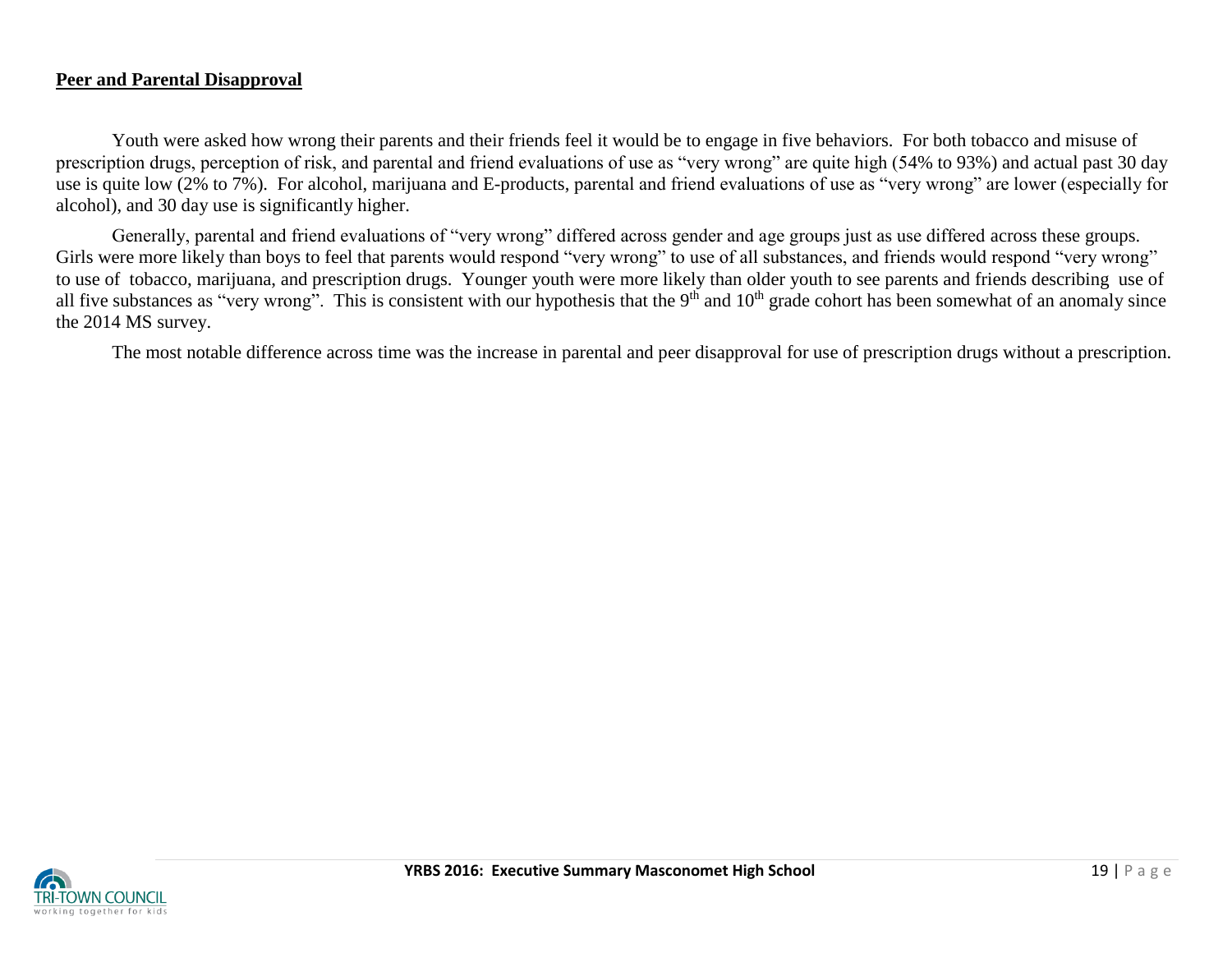#### **Chart 5: Substance Use, Risk of Harm, and Peer and Parental Disapproval of Use of FiveSubstances**





 **YRBS 2016: Executive Summary Masconomet High School <b>20 | P** a g e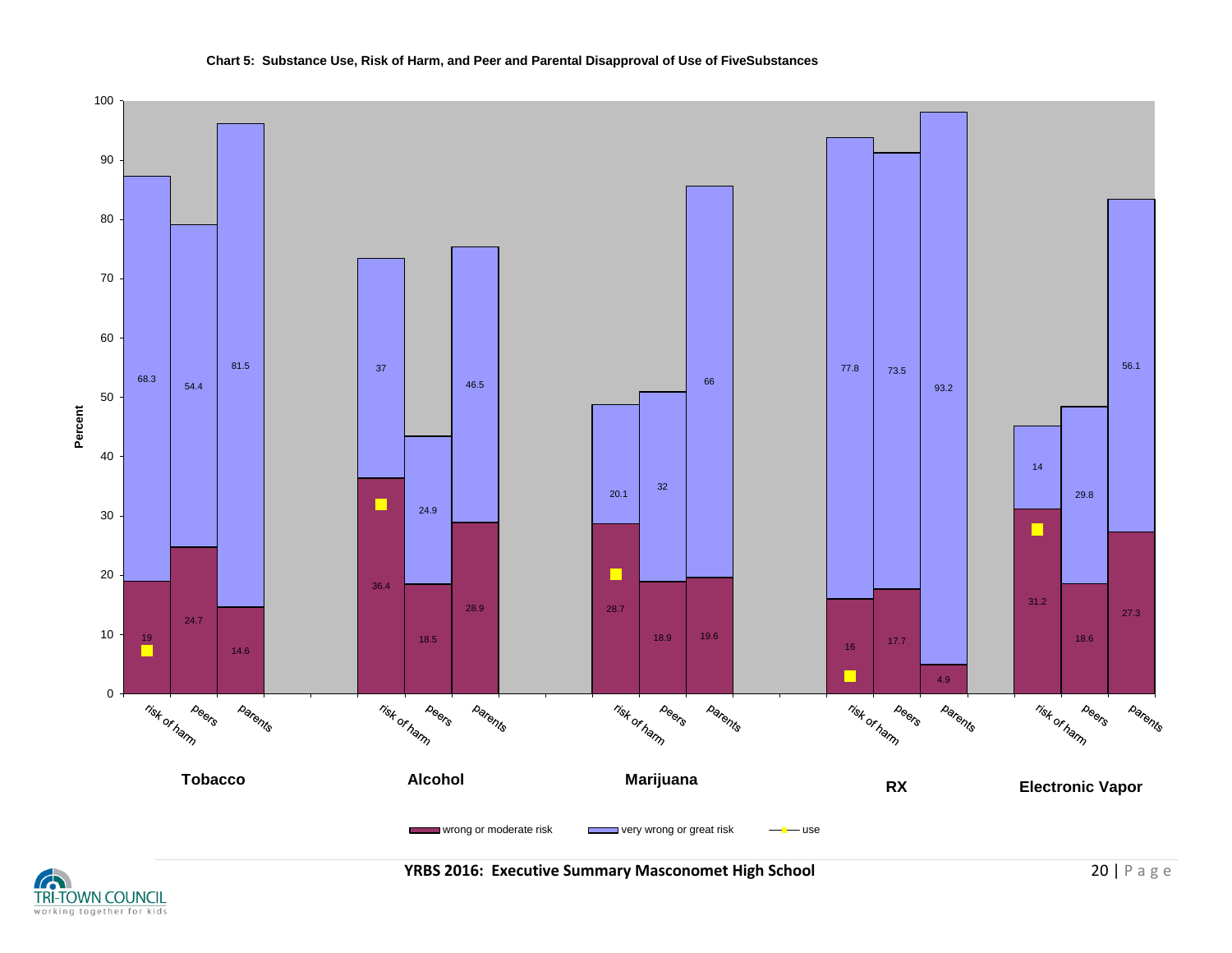Charts 6 through 11 illustrate the relationships between age and perceived risk of harm and perceived disapproval for five substances. In these charts peer and parental disapproval reflect the most extreme responses "Very Wrong" and risk of harm is also the most extreme responses "Great risk". Use of most extreme response is more enlightening in this analysis than is the summation of the top two responses.

Tobacco and Rx Use without prescription show substantially different patterns than alcohol, marijuana, and E-products. First, use for both smoking tobacco and prescriptions without a prescription is quite low for all groups – never reaching 20%. Second, risk of harm and perceived parental disapproval are high for both across all age groups. For tobacco and prescription drugs, risk of harm remains almost constant across age – a somewhat unexpected finding. For prescription drug use, perceptions of parental and peer disapproval also remain relatively stable across age groups. For tobacco, perceptions of peer and parental disapproval decrease as age increases.



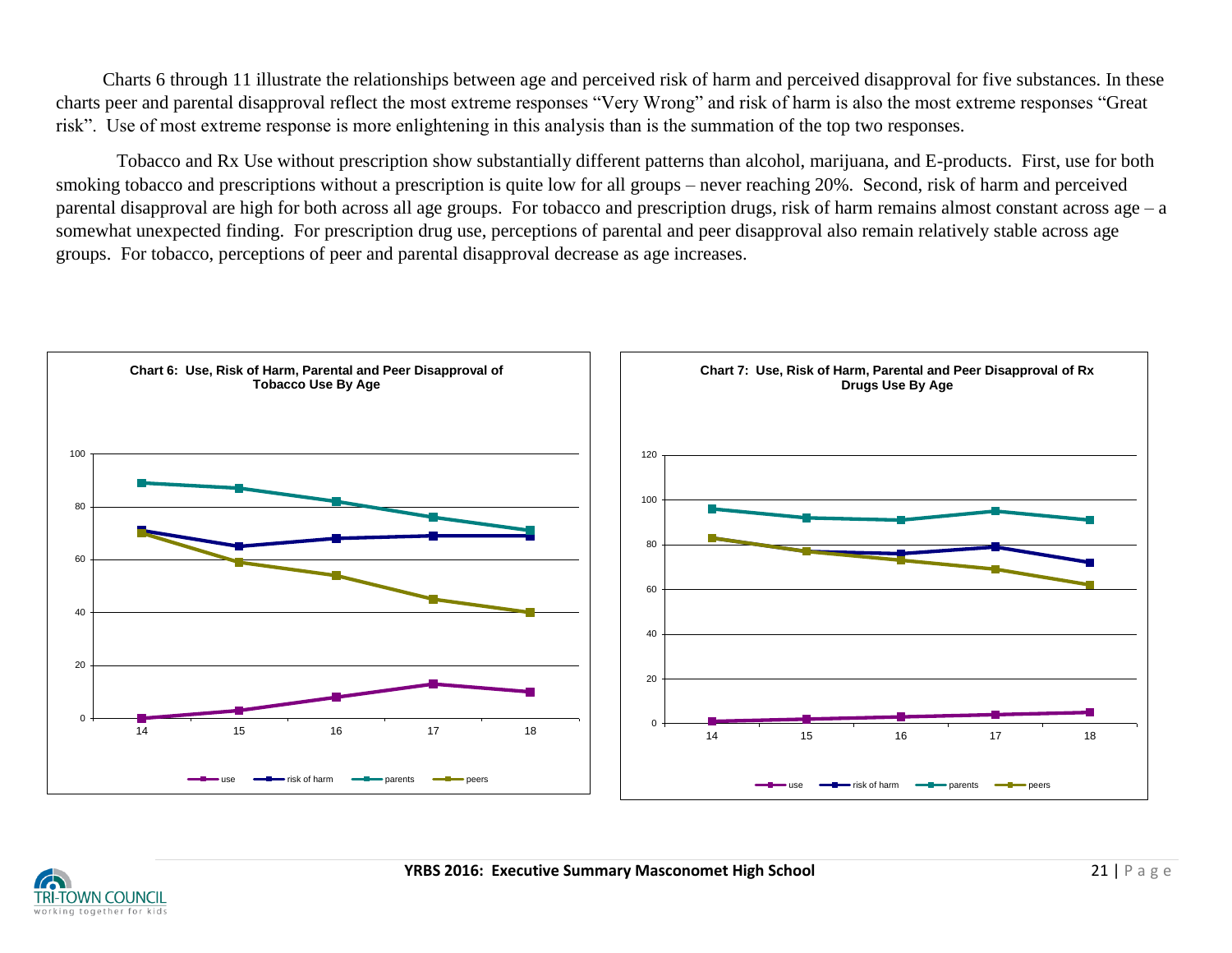Alcohol, E-products and marijuana show clear – and somewhat predictable – patterns – risk of harm and disapproval decrease significantly with age while use increases significantly with age. For alcohol, peer extreme disapproval is perceived to be at or below 20% and use jumps to 60% at age 18. The disapproval levels started at 50% or higher for 14 year olds. Parental disapproval follows the same pattern, but the rates are higher. The pattern for marijuana and E-products is somewhat different. Perceived harm and extreme peer disapproval is very low – less than 20% while extreme parental disapproval is between 40% and 50% for 18 year olds. Interestingly, neither the rise in use nor the decline in perceived disapproval across age was as steep in 2016 as it was in 2014



![](_page_21_Figure_2.jpeg)

![](_page_21_Picture_3.jpeg)

 **YRBS 2016: Executive Summary Masconomet High School 22 | P a g e 22 | P a g e**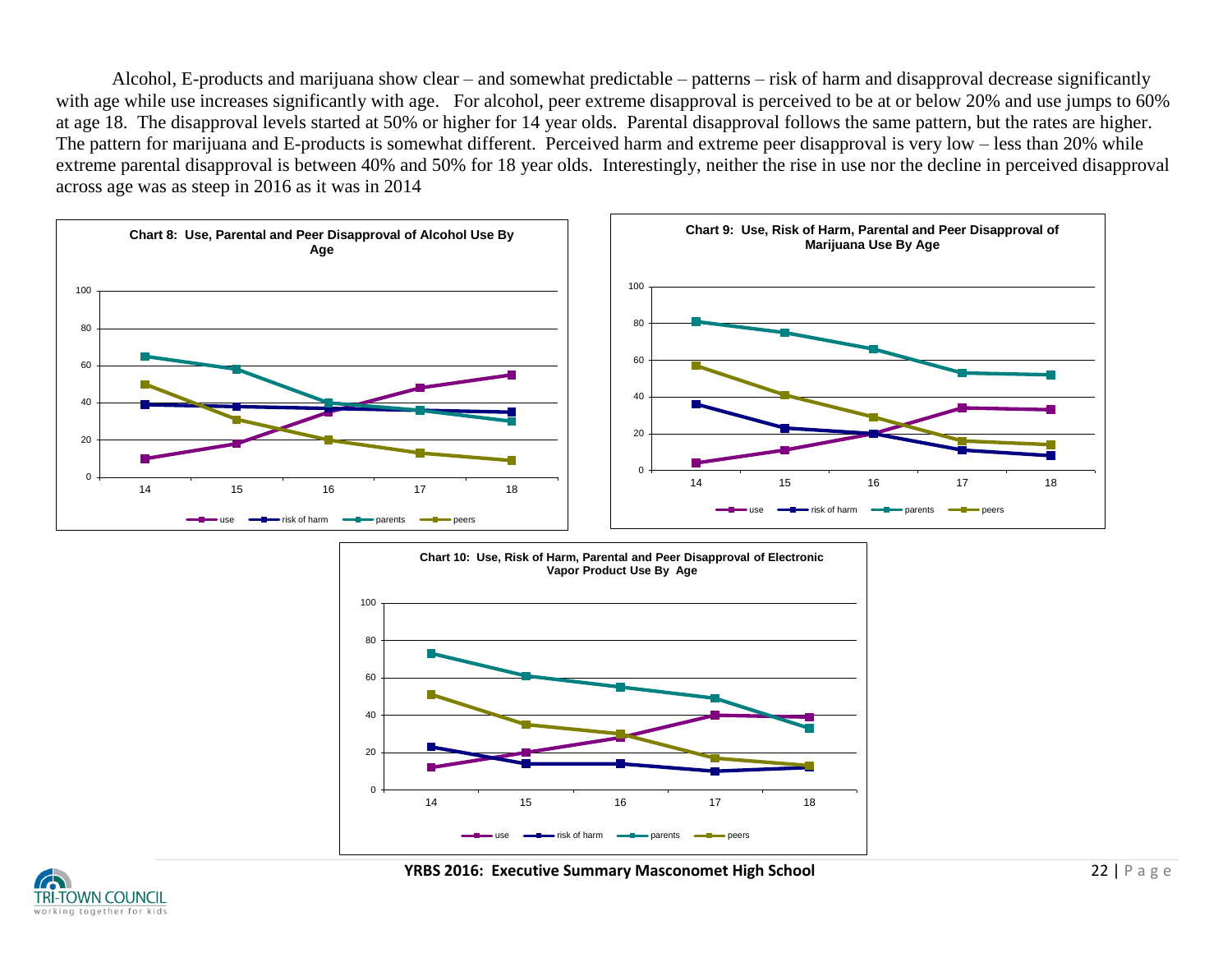### **Social Norming:**

Perceptions – and misperceptions – of 30 day use of all substances except prescription drugs in 2016 were very similar to those levels in 2014. Three of the four substances reached the 50% threshold of difference between actual and perceived that is needed to be termed a "misperception" and the fourth (prescription drug abuse) was close to the 40% level.

Very interestingly, there were significant differences between girls and boys in perceptions of use for all four substances. In all four cases, girls had a significantly higher rate than boys. Older youth were more likely than younger to assume higher levels of alcohol and marijuana use.

![](_page_22_Figure_3.jpeg)

![](_page_22_Picture_4.jpeg)

 **YRBS 2016: Executive Summary Masconomet High School <b>23 | P** a g e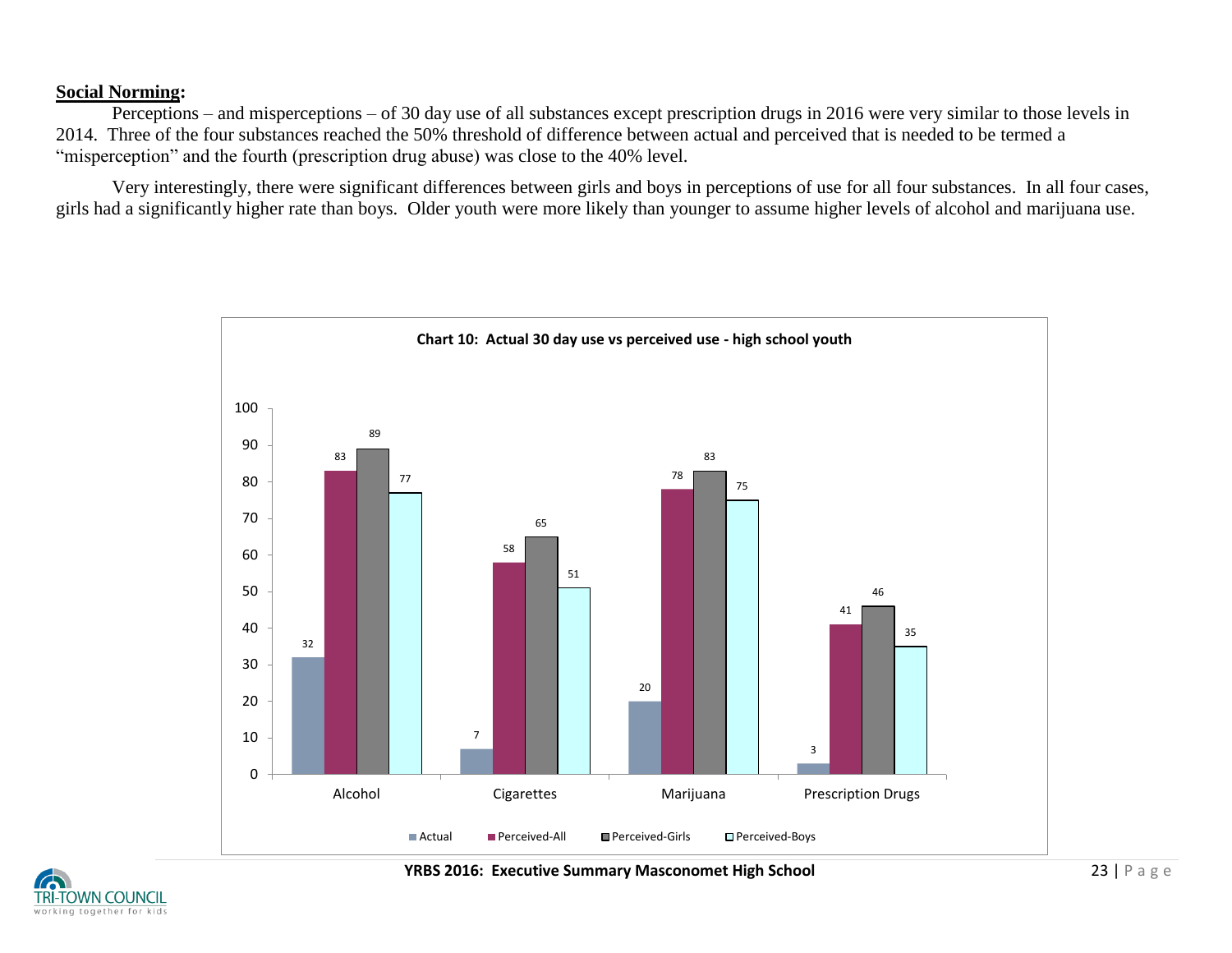#### . **Sexuality, Gender Identity and Sexual Behaviors**

## **Sexual identity**

Slightly more than 9 in 10 youth described themselves a heterosexual. The remainder of the youth responded lesbian or gay (1.2%), bisexual (4.1%) or questioning (3.7%). In terms of gender identity, .6% said they thought of themselves as transgender males, .5% identified as transgender females, .7% as transgender other, .7% were uncertain how they thought of themselves, 1.0% did not understand the question, and the remainder indicated they did not think of themselves as transgender.

## **Sexual Activity**

Slightly more than 1/3 of the respondents reporting having been sexually active at some time during their lives with boys more likely than girls to respond "yes" (38.1% vs 30.1%) and older youth more likely than younger youth to indicate they had been sexually active. There was no difference across time. Age of onset was 15.2 (slightly higher than 2014) and 3.0% reported being sexually active before age 13.

Most youth who reported being sexually active ever, or in the past 3 months indicated that they had had only one sexual partner (14.1% and 19.3%, respectively. In terms of age, those 16 years and older were more likely than those under 16 to report having been sexually active with at least 1 partner both at some point during their lives and during the past 3 months.

About 25% of those who were sexually active reported that they had used drugs or alcohol prior to their last sexual encounter with 16-18 year olds more likely than those under 16 to report this behavior and 4.9% reported that someone had sexual contact with them against their will.

### **Safety, Protection, Pregnancy, and STDs**

Condom use: About 2/3 of the youth who are sexually active report that they or their partner used a condom the last time they were sexually active. Youth sixteen and over were more likely than younger youth to report using a condom.

Pregnancy and pregnancy prevention: About 1 in 20 youth who reported having sexual intercourse did not protect against pregnancy – a significant decrease since 2014 (10% vs 5.3%). More than ½ (53%) used a condom, 32% used birth control pills, and about 10% used some other method. About 2% reported having been pregnant or gotten someone pregnant (2.7%) There were no changes over time on these questions.

HIV and STDs: Eight percent of youth reported having been tested with older youth more likely than younger youth to report this. Slightly less than 2% said they been told they had HIV or an STD (1.4%).

![](_page_23_Picture_11.jpeg)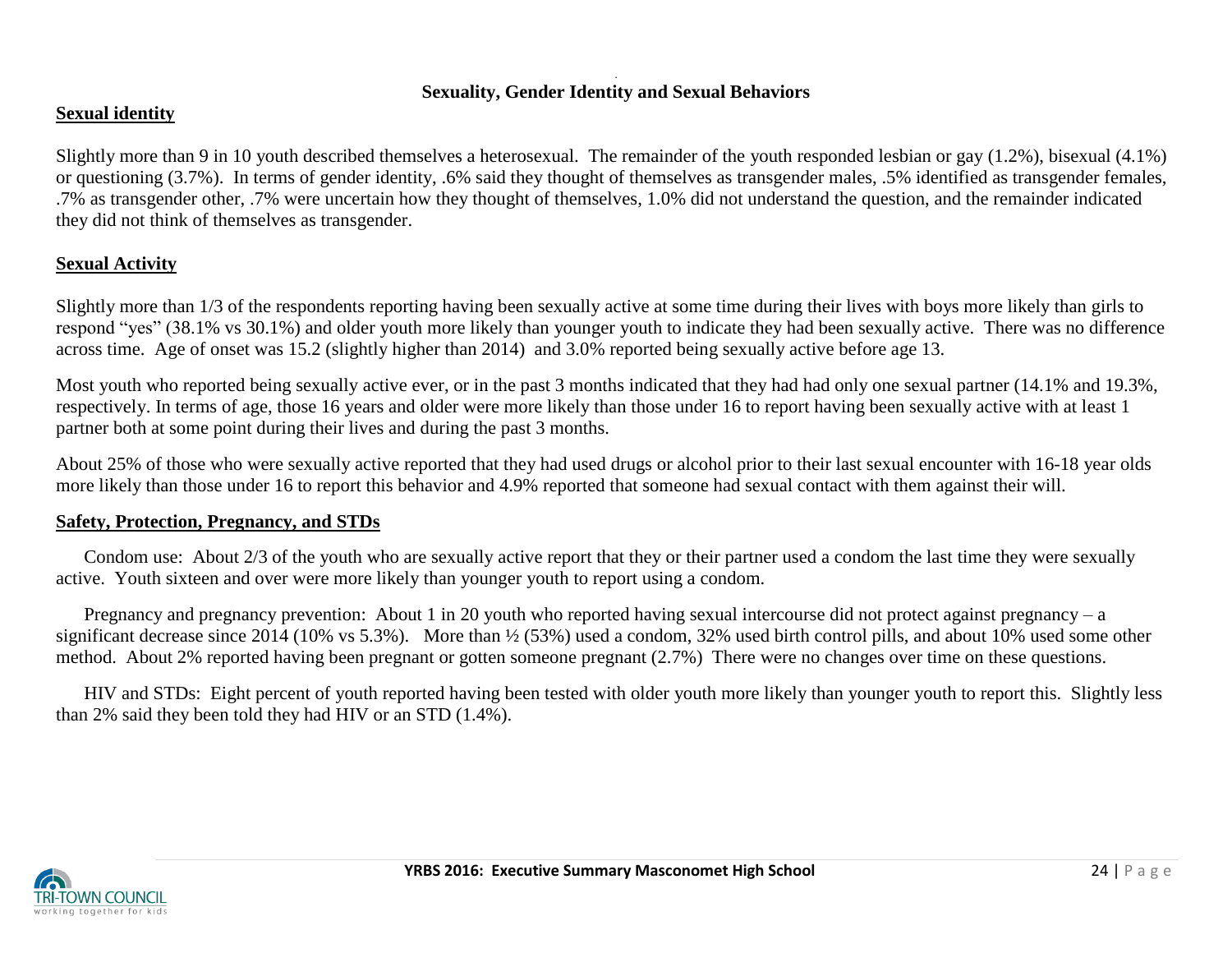### **Behaviors that Contribute to Unintentional Injuries**

Youth were asked a series of questions about choices they make while operating a vehicle (from rollerblade to car) or being a passenger in a vehicle. The table below illustrates how frequently they engage in behaviors that might contribute to injury. For each behavior, we present the percentage who make a "poor choice" regarding safety at least once. For example, in terms of wearing a helmet while rollerblading, biking, etc., we show the percent who did not respond "Always". For questions that deal with driving, the number is the percentage of those who do drive that engage in the behavior.

| Rollerblading/skiing/etc          | 74.3% |
|-----------------------------------|-------|
| Seat belt when riding with others | 24.3% |
| Drive with other who drank        | 13.2% |
| Drive after drinking              | 4.3%  |
| Drive with other who use pot      | 20.2% |
| Drive after smoking pot           | 13.0% |
| Text while driving                | 29.1% |
| Use cell while driving            | 36.0% |
|                                   |       |

There were no changes across time.

The most consistent differences across demographic groups was the boys were more likely than girls to ignore safety precautions in all areas.

![](_page_24_Picture_5.jpeg)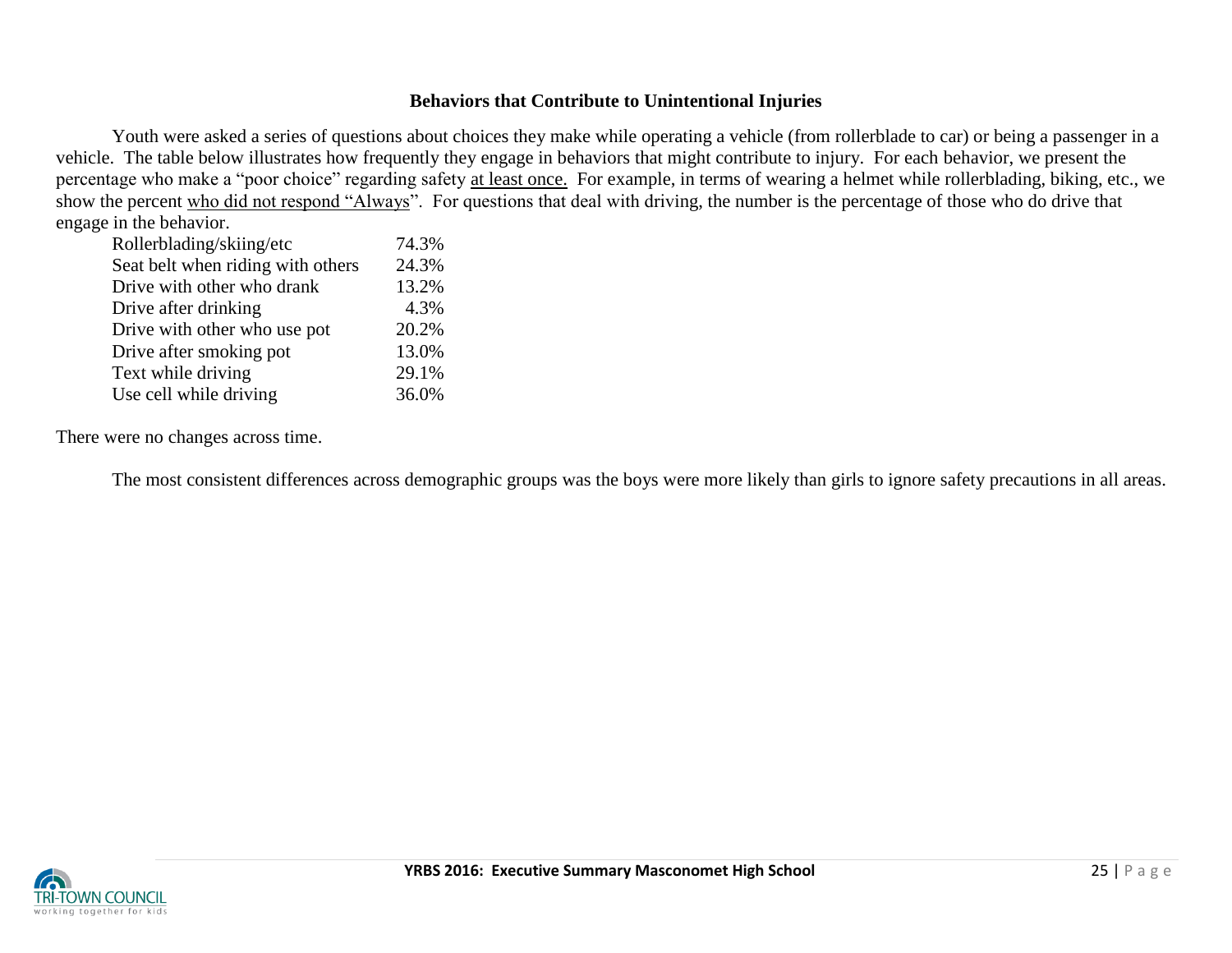## **Behaviors that Contribute to Violence**

Youth were asked a series of questions regarding carrying weapons, fighting, and being threatened or injured. There were few differences across time or across age groups on these questions, but there are significant differences across gender on all questions. Differences are noted below.

- $\bullet$  In past 30 days did you . . .
	- Carry a weapon 9.3% (Boys more likely than girls 17.8% vs 1.7%)
	- Carry a gun  $-2.2\%$  (Boys more likely than girls 4.2% vs 0%)
	- Carry a weapon on school property  $-.6\%$
	- Not go to school because you felt unsafe  $-3.7\%$
- $\bullet$  In the past 12 months ...
	- Were you threatened or injured on school property with a weapon  $-2.8\%$  (Boys more likely than girls 3.8% vs 1.7%)
	- Were you in a physical fight  $-15.0\%$  (Boys more likely than girls 23.6% vs 6.4%)
	- Were you in a physical fight in which you needed to be treated by a doctor or nurse  $-1.8\%$  (Boys more likely than girls 3.4%) vs .2%)
	- Were you in a physical fight on school property  $-4.3\%$  (Boys more likely than girls 7.2% vs 1.3%)
	- $\bullet$  Have you been a member of a gang 5.1% (significant decrease from 2014) (Boys more likely than girls 8.3% vs 1.9%)
- Have you ever been hurt **physically or sexually** by a date Yes 4.4% (Girls more likely to be **sexually** hurt than boys 2.6% vs .8%).

![](_page_25_Picture_14.jpeg)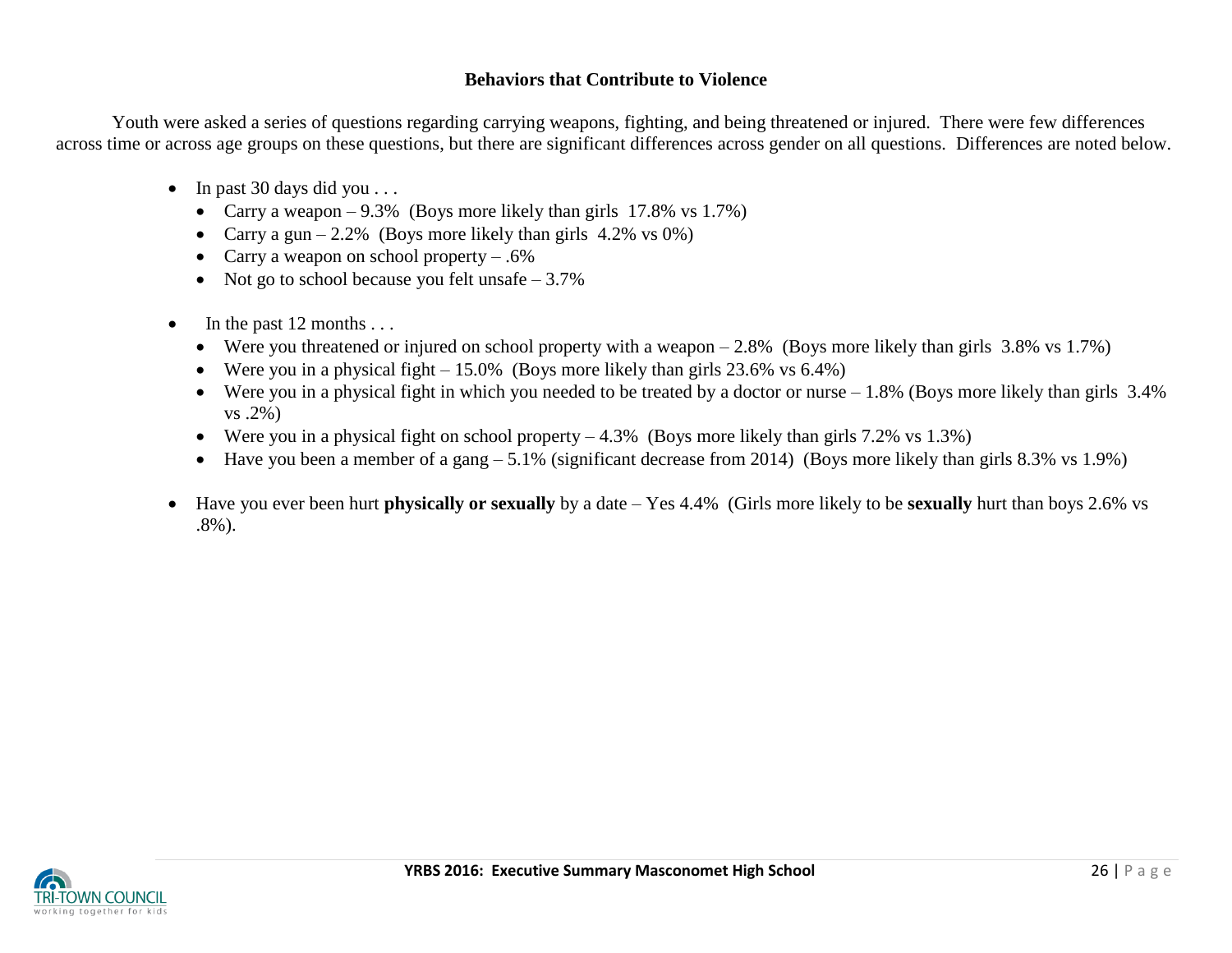# **Bullying**

Youth were asked if they had been the victim or perpetrator of bullying in the past couple of months and to provide some details regarding types of bullying, reactions to bullying, and locations. Given the discrepancy between number of victims and number of perpetrators, it would appear that 1) youth are hesitant to admit they bully others, 2) youth don't define their actions as bullying, or 3) most bullying is done by a relatively small group of youth.

All differences across gender, age, grade, and time are noted below.

### **Student as victim of bullying**

- Occurrence
	- In the past few months have been bullied at least once **at school** 15.8% significantly lower than in 2014 (20.3%). (Girls more likely than boys to have been bullied once or twice in past couple of months 12.1% vs 6.9% - but boys more likely than girls to report being bullied several times a week in past couple of months  $3.6\%$  vs  $.7\%$  Also  $12<sup>th</sup>$  graders least likely to report being bullied.)
	- In the past few months have been bullied at least once **on cellphone or over internet** 12.6% (Girls more likely than boys 14.9% vs 10.0%)
- Most common types of bullying at school
	- Been called mean names, made fun of  $-9.0\%$  significantly lower than in 2014 12.5%.
	- Excluded 6.9% (Girls more like than boys  $8.5\%$  vs  $4.8\%$ )
	- Others spread lies/rumors  $6.7\%$  (Girls more likely than boys 9.6% vs 3.8%)
- **Student as perpetrator of bullying**
	- Occurrence
		- In the past few months bullied another student at least once at  $\text{school} 5.0\%$
		- In the past few months bullied another student at least once **on cellphone or over internet** 4.7%
	- Most common types of bullying at school
		- Called others mean names, made fun of  $-2.7\%$  significantly lower than in 2014 4.5%. (Boys more likely than girls 3.8% vs 1.7)
		- $\bullet$  Excluded 1.5%
		- Others spread lies/rumors .8%

![](_page_26_Picture_19.jpeg)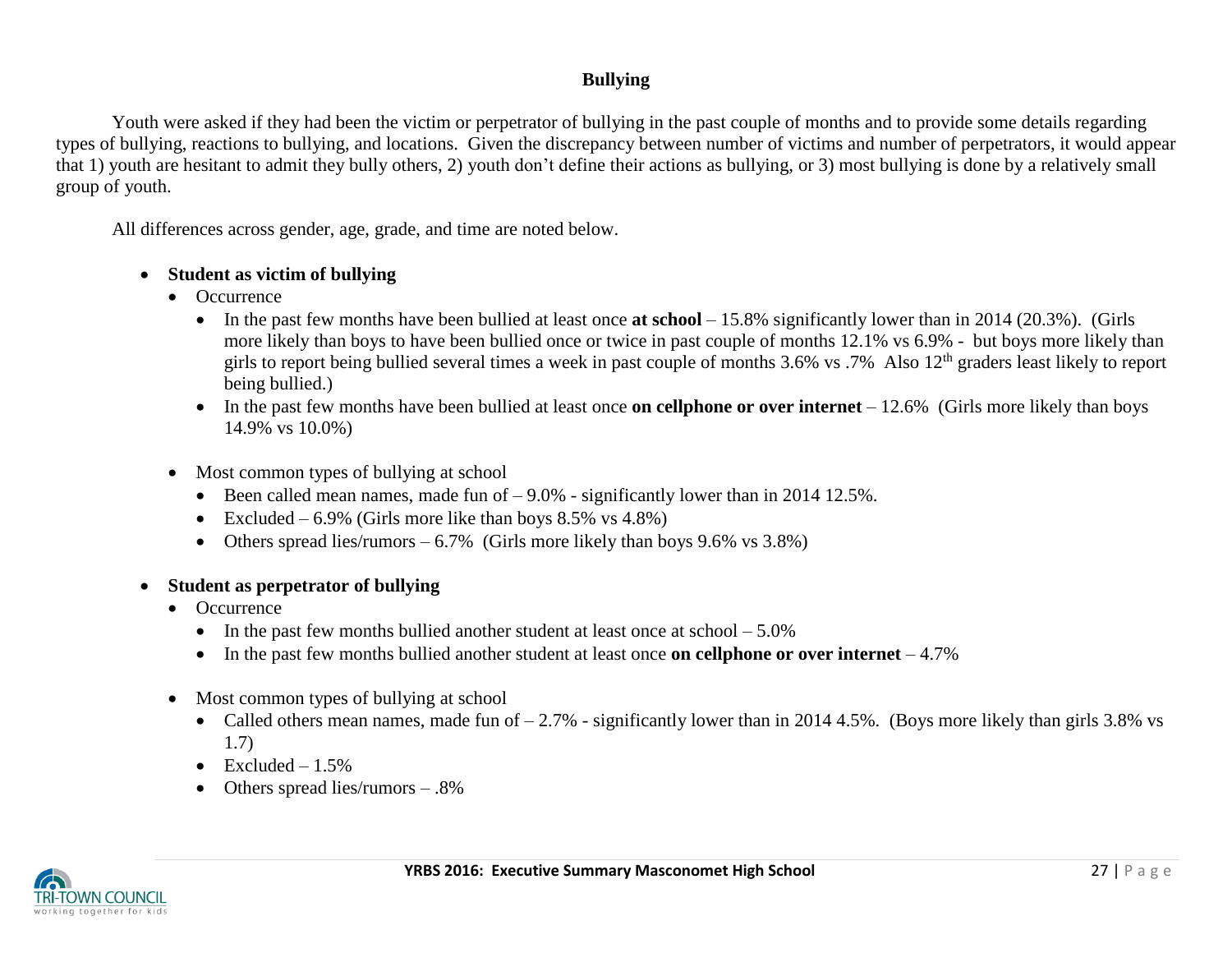## **Location of bullying**

- Most youth indicate they have not experienced or seen bullying in the past few months  $(59.4%)$  significantly lower than 2014 53.6% -- with boys much more likely than girls to say they haven't experienced/seen it (63.5% vs 43.7%)
- Most common locations
	- Social media 23.0% (Girls more likely than boys  $31.2\%$  vs  $14.5\%$ )
	- $\bullet$  Hallways 14.1%
	- In the cafeteria  $-12.0\%$  significantly higher than in 2014 8.3%
	- $\bullet$  On the bus 10.8%
- **Reactions and Responses to bullying**
	- Victim's most typical reactions to bullying
		- Walk away/ignore  $-15.7\%$  (Girls more likely than boys 19.3% vs 12.1%)
		- Respond with words or actions  $-8.5\%$
		- Tell the person bullying to stop  $-6.4\%$
		- Tell parents  $-5.5\%$  (Girls more likely than boys 7.6% vs 3.2%)
	- **Observer's** most typical reactions to bullying
		- Never noticed any  $-41\%$
		- Try to help the bullied student  $-38.3\%$  (Girls more likely than boys 44.9% vs 32.1%)
		- Do nothing but think I should help  $-11.8\%$
		- Tell my parents  $-8.8\%$  significantly higher than in 2014 4.4% and girls more likely than boys 12.1% vs 5.5%.

## **Frequency with which teachers try to put a stop to bullying**

- Almost always 30.3% (down from 36% in 2014 : Boys more likely than girls to report this frequency  $(37.2\% \text{ vs } 23.7\%)$
- Almost never  $-11.9\%$  (up from 9.2% in 2014)

![](_page_27_Picture_21.jpeg)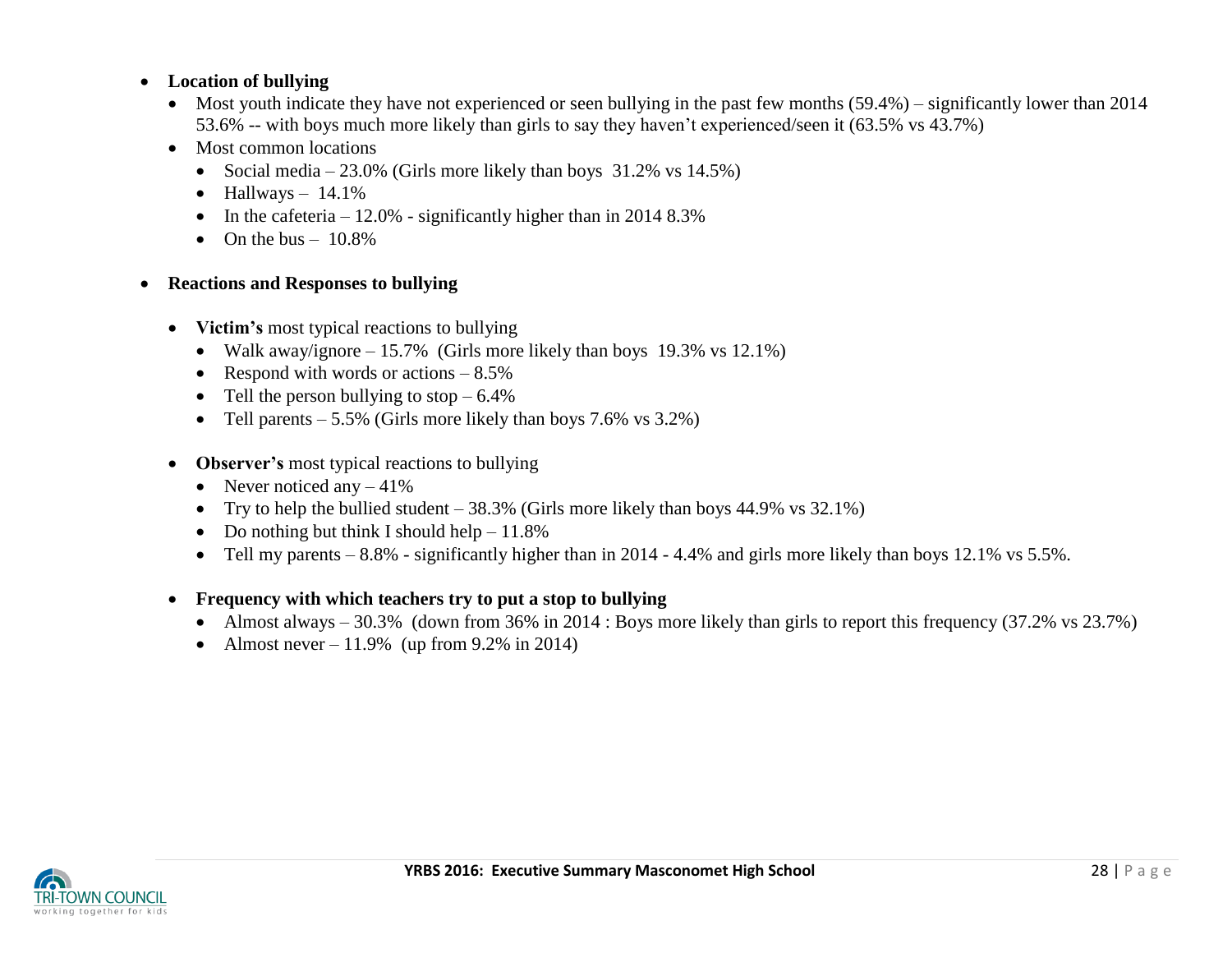# **Stress, Depression, and Self-Harm**

## **Stress:**

When asked how much of a problem stress was nearly equal numbers of youth replied "Not a problem at all/Almost never a problem" (18.3%) and "Always a problem" (20.4%) with the remaining split about evenly between "Sometimes" and "Often". Girls were more likely than boys to respond "Always" (31.0% vs 9.7%), while boys were more likely to respond "Not at all" or "Almost Never" (29.3% vs 7.7%). Sixteen and seventeen year olds were more likely than fourteen and fifteen year olds to respond that stress is always a problem.

The most frequently mentioned sources of stress were

- School work  $(87.8\%)$
- My expectations of myself  $(57.2%)$  higher than in 2014 51.8%
- Getting into college  $(41.9\%)$
- Parents' expectations of me  $(41.8\%)$

The remaining responses (friendships, family, extra-curricular) all were chosen by 30% to 40% of the youth. Girls were more likely than boys to report feeling stressed about all topics. The same pattern was true last year.

Most youth employed some type of positive stress management technique with the most common being:

- Talking to friends  $(51.0\%)$  higher than in 2014 44.7%.
- Journal/draw/listen to music/spend time alone (37.7%)
- Talk to parent or family member  $(32.8\%)$  higher than in 2014 27.2%.
- Exercise/yoga  $(31.0\%)$  higher than in 2014 26.7%.

About 1 in 11 each said they used drugs or alcohol to manage stress (8.7%) or they had no way to manage stress (11.4%).

# **Depression and Self-harm (including suicide):**

When asked if they exhibited signs of clinical depression (feeling sad or hopeless almost every day for two weeks or more in a row) 16.3% responded "Yes" with girls more likely than boys to respond in this manner (24.8% vs 11.7%). More than 1 in 8 reported having hurt or injured themselves on purpose at least once (9.2% - significantly lower than in 2014 - 13.4%) with girls more likely than boys to have inflicted selfharm (11.4% vs 5.6%). The percentage of girls responding "yes" dropped significantly since 2014 (11.4% vs 19.1%). The percentages of 9<sup>th</sup> and 10<sup>th</sup> graders responding "yes" dropped significantly since 2014 – possibly accounting for some of the large decline among girls reporting self-injury.

During the past twelve months, 9.3% said they seriously considered suicide and 4.7% said they made a plan about how they would attempt suicide. Unlike 2014 there were no differences across gender on this question. During the past 12 months 1.8% said they actually attempted suicide (down significantly from 2014 – 3.1% with girls less likely than boys to report having attempted suicide) and 1.6% indicated they were treated by a doctor or nurse.

![](_page_28_Picture_18.jpeg)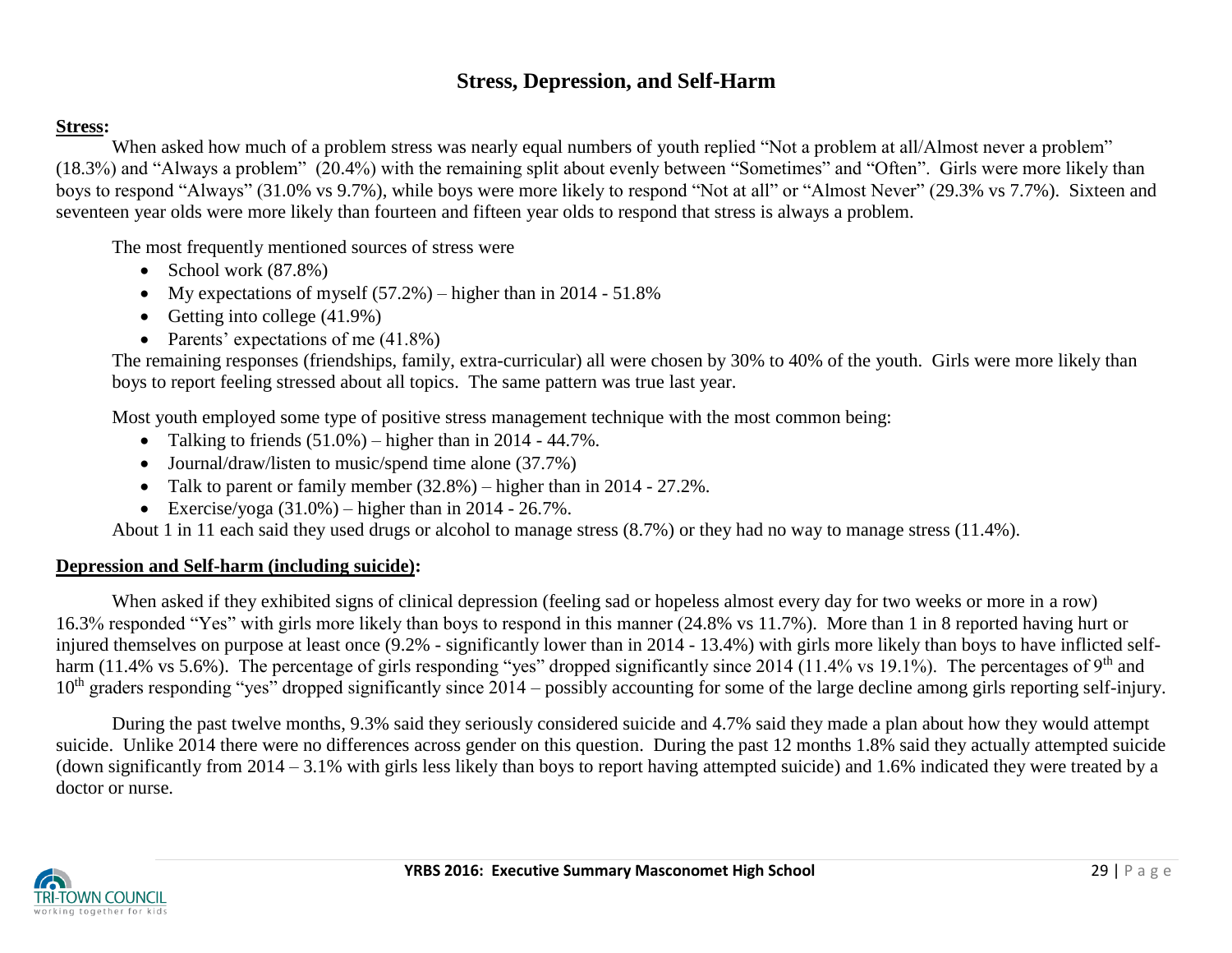## **Protective Factors**

Protective factors are associated with the prevention of risky behaviors and substance use. Perception of risk of harm from substance use and parental and peer disapproval of substance use were discussed earlier and were shown to relate to substance use. In this section we address presence of supportive adults, feeling valued, and participation in sports and extra-curricular activities.

# **Supportive Adults:**

More than  $\frac{3}{4}$  of the youth reported having at least one teacher or other school adult they could talk with about important things (79.5% significantly higher than 2014 - 75.9%). Boys, however, were more likely than girls to say they did not have such an adult (12.0% vs 7.9%). Outside of school only 4.2% said they did not have an adult to turn to about things important to them, while more than half mentioned parent or other adult family member (52.7% - significantly higher than 2014 - 47.1%) and 38.1% mentioned both family and non-family adults. Boys were more likely to mention only family members (56.0% vs 49.9%), while girls were more likely to have both family and non-family adults to talk to (43.5% vs 32.5%). These percentages were not different from those found in 2014.

When asked if they had spoken with an adult family member about various topics, about 1/4 said they had not, while 57.6% had discussed alcohol; 51.9%, marijuana (an increase from 2014); riding with someone who was under the influence (40.3%), electronic vapor products (33.5%) and 30.8% sexual activity. The remaining topics were named by under 21%.

# **Feeling Valued:**

About 2/3 of the youth strongly agreed or agreed with each of these statements:

• I feel my teachers care about me and give me encouragement and support. (63.4%)

Slightly more than ½ agreed or strongly agreed with the statement:

- I feel my peers at this school care about me as a person. (58.7%)
- $\bullet$  I feel that adults in the Tri-Town community care about me as a young person. (50.3%)

# **Participation in sports and extra-curriculars:**

More than 3/4 said they were involved in an organized after-school activity (77.2% - significantly up from 2014 - 67.3%); and 2/3 said they spent at least 1 hour on volunteer work or community service (62.2%). Girls were more likely than boys to be involved with organized after-school activities (81.4% vs 73.2% - but both increased over 2014) and community service (68.4% vs 56.1%).

![](_page_29_Picture_13.jpeg)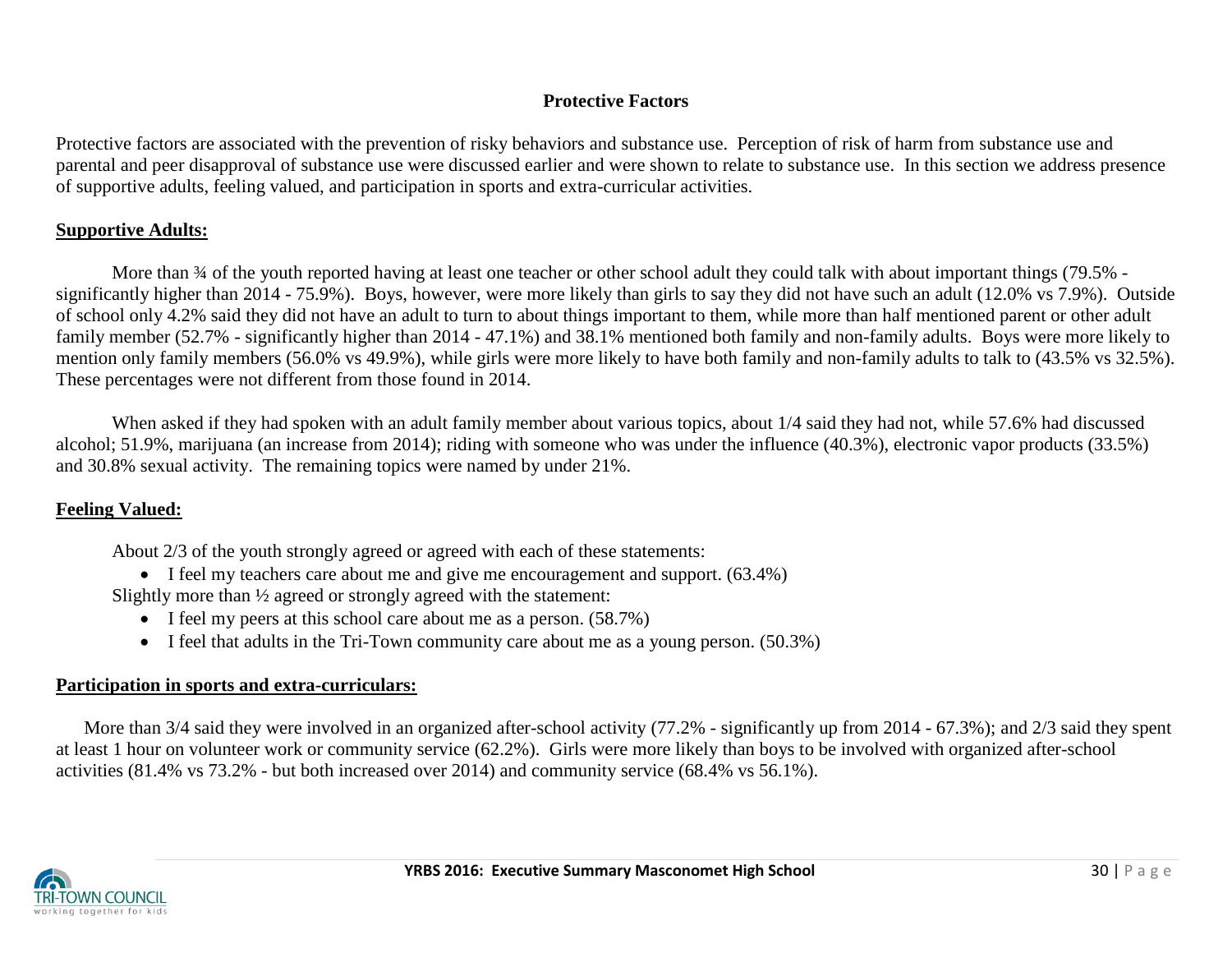### **Weight, Weight Management, Exercise and Nutrition**

### **Weight and Weight Management:**

The relationship between body image (perception of weight) and weight management was fundamentally the same as in 2014. The proportion seeing themselves as underweight is very close to the proportion who are trying to gain weight (16.4% and 16.6%, respectively). However, the proportion seeing themselves as overweight (23.2%) is significantly lower than the proportion who are trying to lose weight (40.5% with girls more likely than boys to report they were trying to lose weight 53.8% vs 27.2%).

Somewhat over ½ of the youth described their weight as "about right" (60.5% -- with girls more likely than boys to say they are about the right weight (64.8% vs 56.1%) and yet some of those girls must be trying to lose weight in order to reach the 53.8% of girls who report they are trying to lose. It appears that even if a girl perceives her weight to be "about right", she feels pressure to become thinner.

Only 7.6% of the youth mentioned unhealthy weight management methods (e.g. fasting, diet pills, vomiting, laxatives) with girls more likely than boys to use those methods (9.2% vs 5.8%). Preferred methods of weight management were exercise (66.2%) and eating fewer calories (34.4%). There were no changes over time.

## **Physical Activity:**

Close to 9 in 10 youth reported engaging in 60 minutes of physical activity that made them sweat and breathe hard at least one day in the last seven (86.4%) with boys doing so more frequently than girls.

### **"Electronic" Activity**:

Only 1.8% said they did not use an electronic device for non-homework activities and 3.5% said they used one for less than an hour a day. In contrast 61.0% said they used a computer or smartphone 3 or more hours per day – a significant increase from 2014 – 51.9%.

![](_page_30_Picture_9.jpeg)